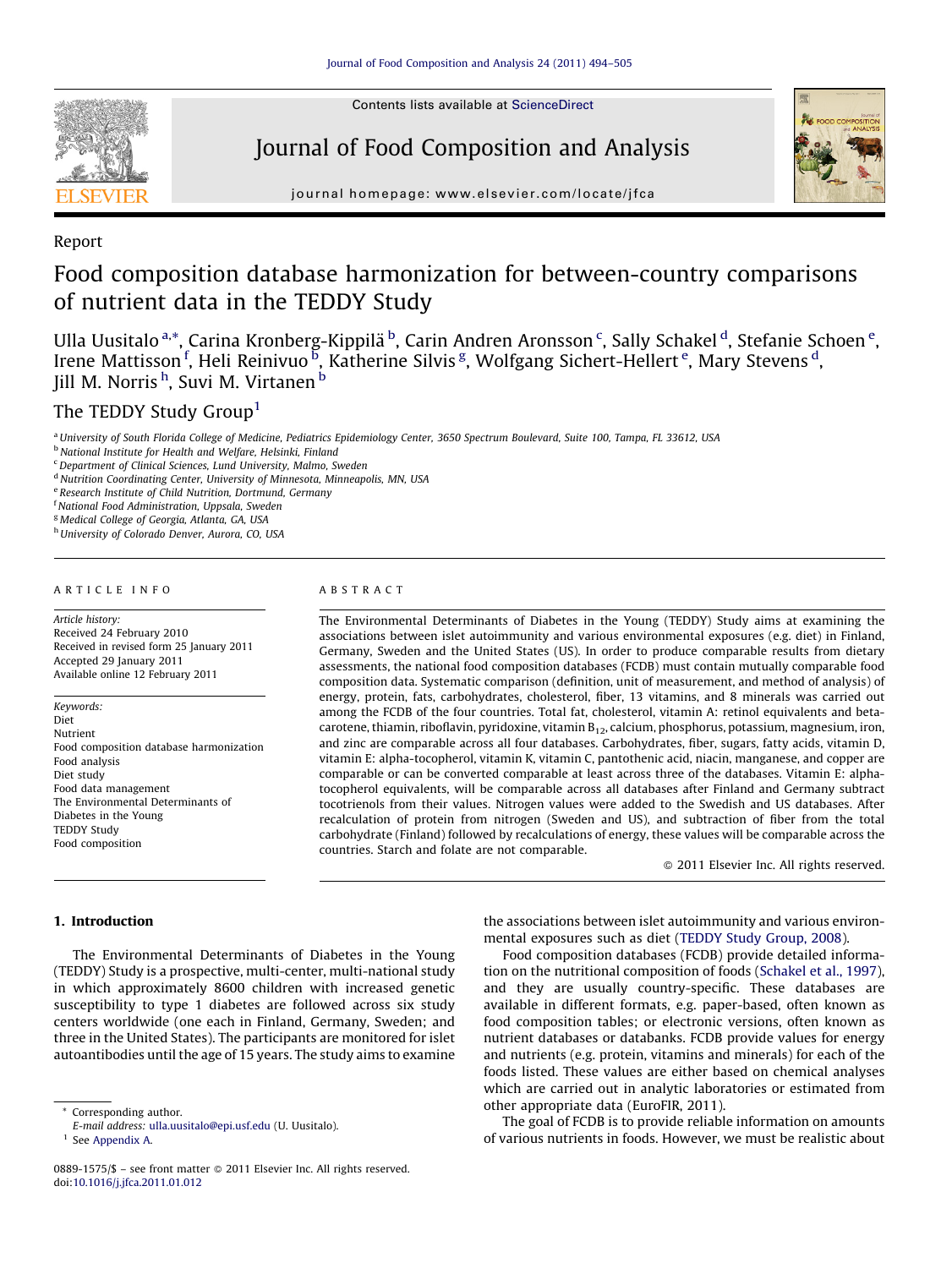<span id="page-1-0"></span>the accuracy of the information in the FCDB. [Widdowson](#page-11-0) and [McCance](#page-11-0) wrote in 1943: ''There are two schools of thought about food tables. One tends to regard the figures in them as having the accuracy of atomic weight measurements; the other dismisses them as valueless on the grounds that a foodstuff may be so modified by the soil, the season, or its rate of growth that no figure can be a reliable guide to its composition. The truth, of course, lies somewhere between these two points of view''.

International studies of the relationship between dietary exposures and the risk of diseases require reliable and comparable data on food consumption. Between-country comparisons of diet must consider how food consumption data are collected and processed, and which food composition data are used for national dietary analyses (Slimani et al., 2007; [Reinivuo](#page-10-0) et al., 2009). A comprehensive examination of the nutrients in a country's food supply is fundamental for the development of a representative national FCDB, however, it is costly to maintain these databases ([Burlingame,](#page-10-0) 2004). To achieve the goal of collecting reliable information, all the methods and tools should be standardized between participating centers. To minimize systematic and random errors the standardization must be applied at each phase of the study including data collection, aggregation and coding of foods, and application of the food composition tables through computerized FCDB (Deharveng et al., 1999; [Charrondiere](#page-10-0) et al., [2002\)](#page-10-0). For all participating countries, each assessed nutrient must be defined in the same way, the units of measurement must be comparable, and the methods used to assess nutrient value must be the same or comparable ([Deharveng](#page-10-0) et al., 1999).

In longitudinal studies, nutrient values in the FCDB must be updated frequently and new foods and recipes need to be added promptly ([Deharveng](#page-10-0) et al., 1999; Schakel et al., 2003; Slimani et al., [2007\)](#page-10-0) so that the results are precise and accurate also over time.

The aim of this paper is to compare TEDDY Study nutrients between the four national FCDB: FINELI (Finland), LEBTAB (Germany), NFA Food Composition Database (The TEDDY Malmo¨ version of the NFA Database) and Nutrition Coordinating Center (NCC) Food and Nutrient Database (US), and to describe our harmonization efforts.

#### 2. Materials and methods

Data on food consumption are collected by 24-h recall and 3 day food record in the TEDDY Study. The first dietary assessment is carried out by 24-h parental recall at the age of 3 months and after that by 3-day food record every 3 months until the child is 12 months old, and then every 6 months. The TEDDY Study focuses on selected nutrients that may have an etiological link to type 1 diabetes. The nutrients included into the TEDDY Study are energy and energy-yielding nutrients including 17 fatty acids, cholesterol, sugars, starch, fiber, 13 vitamins and 8 minerals (Table 1).

The dietary intake data are analyzed using the FCDB from each participating country: FINELI in Finland, LEBTAB in Germany, NFA Food Composition Database (The TEDDY Malmö version of the NFA Database) in Sweden and NCC Food and Nutrient Database in the US, and their respective in-house dietary intake data processing software. The TEDDY Data Coordinating Center in Tampa (FL, USA) gathers and stores the outcome files.

The Finnish FINELI FCDB is maintained by the National Institute for Health and Welfare, which was formed by the merger in January 2009 of the former National Public Health Institute and the National Research and Development Center for Welfare and Health. The database contains about 4300 foods and 290 nutrient factors. The vast majority of the nutrient values are based on direct analytical measurements or they have been derived from analytical measurements of a similar product ([Koivistoinen,](#page-10-0)

#### Table 1

The nutrients in the TEDDY diet study.

| $\cdot$                                                           |
|-------------------------------------------------------------------|
| Energy (in kJ or kcal)                                            |
| Total protein                                                     |
| Nitrogen                                                          |
| Total fat                                                         |
| Fatty acids:                                                      |
| Saturated fatty acids                                             |
| 4:0 butanoic                                                      |
| 6:0 hexanoic                                                      |
| 8:0 octanoic                                                      |
| 10:0 decanoic                                                     |
| 12:0 lauric                                                       |
| 14:0 myristic                                                     |
| 16:0 palmitic                                                     |
| 18:0 stearic                                                      |
| 20:0 arachidic                                                    |
| Monounsaturated fatty acids                                       |
| 16:1 palmitoleic                                                  |
| 18:1 oleic                                                        |
| Polyunsaturated fatty acids                                       |
| 18:2 linoleic                                                     |
| 18:3 linolenic                                                    |
| 20:4 arachidonic                                                  |
| 20:5 eicosapentaenoic                                             |
| 22:5 docosapentaenoic                                             |
| 22:6 docosahexaenoic                                              |
| Cholesterol                                                       |
| Total carbohydrates                                               |
| Sugars                                                            |
| Starch                                                            |
| Fiber                                                             |
| Beta-carotene                                                     |
| Vitamin A (retinol equivalent, retinol activity equivalent)       |
| Vitamin D                                                         |
| Vitamin E (total alpha-tocopherols, alpha-tocopherol equivalents) |
| Vitamin K                                                         |
| Vitamin C                                                         |
| Thiamin                                                           |
| Riboflavin                                                        |
| Niacin (niacin equivalents)                                       |
| Folate (total folate)                                             |
| Pyridoxine                                                        |
| Panthothenic acid                                                 |
| Vitamin $B_{12}$                                                  |
| Calcium                                                           |
| Phosphorus                                                        |
| Potassium                                                         |
| Magnesium                                                         |
| Manganese                                                         |
| Iron                                                              |
| Zinc                                                              |
| Copper                                                            |
|                                                                   |

1980; [Ovaskainen](#page-10-0) et al., 1996). Nutrient values of interest are included for most of the foods, ranging from folate data for 95% of foods, to energy, energy-yielding nutrients and vitamins A and C data for 100% of foods. Vitamin losses are calculated according to Bergström (1994), and yield factors are calculated according to Bergström (1994) and Vekkilä (1983). Nutrients from food fortification are included in the database values, as are nutrient intakes from dietary supplements. The databases for dietary supplements [\(Reinivuo](#page-10-0) et al., 2008) and commercial baby foods are annually updated for the TEDDY Study, and the main FCDB is updated at least once a year.

The German LEBTAB FCDB was developed for the longitudinal DONALD study and is located in and maintained by the Research Institute of Child Nutrition (FKE) in Germany. The values in the LEBTAB come mainly from German Food Composition and Nutrient Tables (SFK) ([Souci](#page-10-0) et al., 2008), which include both national analytical values and values from other FCDB that used the same method of analysis. Currently, the database includes about 12,900 foods and other dietary components, including additives, supplements, and medicine, and 45 nutrients. A four-digit alphanumeric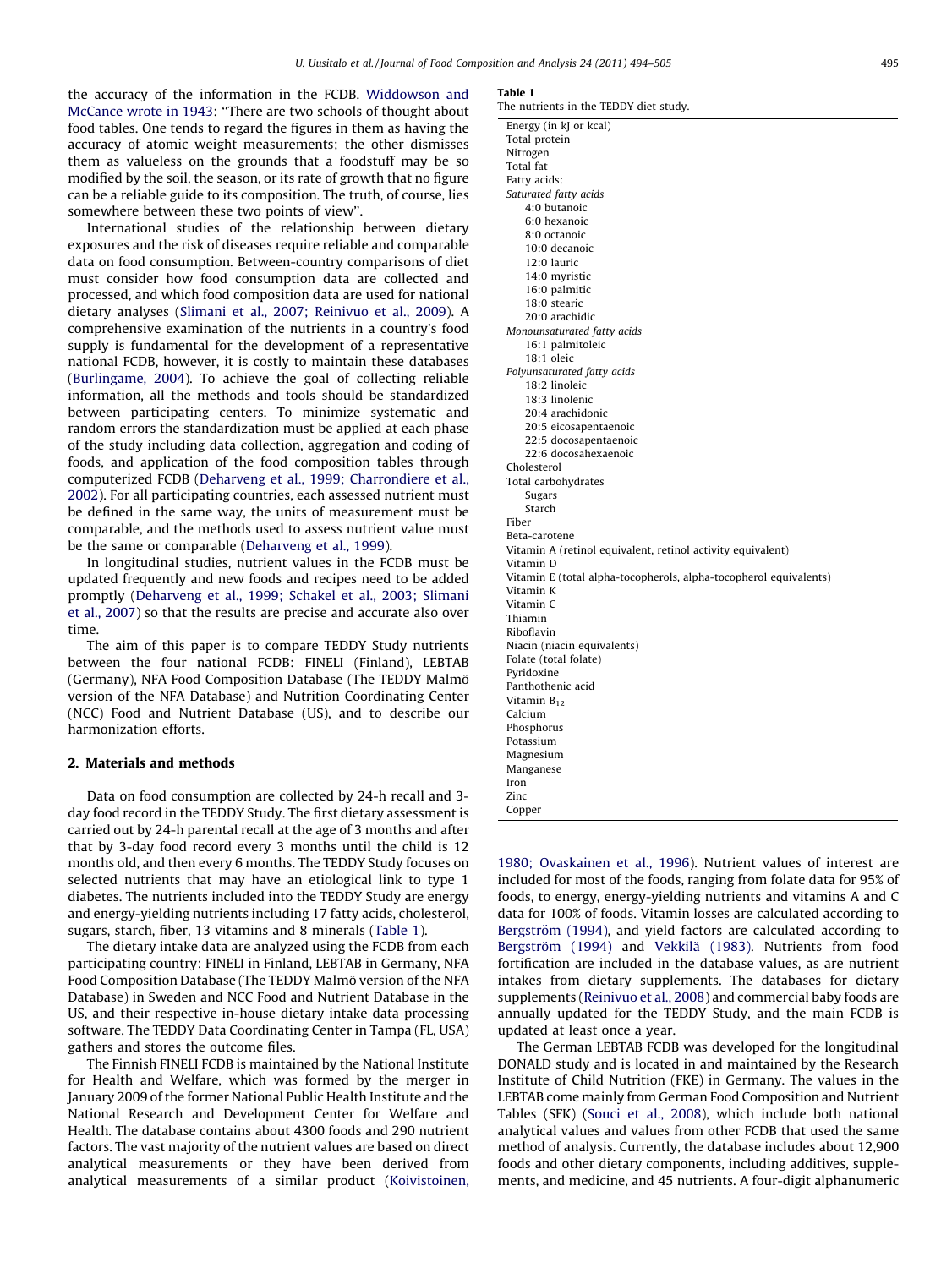code identifies each item in the database in a hierarchical order: food group, sub-food group, individual item ([Sichert-Hellert](#page-10-0) et al., [2007\)](#page-10-0). LEBTAB also includes dietary supplements and fortified foods, and it is the most up-to-date FCDB in terms of the number of commercial baby foods in Germany ([Sichert-Hellert](#page-10-0) et al., 2007). Yield and retention factors were retrieved from the German BLS FCDB ([Dehne](#page-10-0) et al., 1999) and added to LEBTAB calculation system in 2009 in accordance with the recommendations proposed by [EuroFIR](#page-10-0) (2005). The LEBTAB is continuously updated: food items are added daily and their nutrient values are immediately available for calculations. The LEBTAB has essentially no missing nutrient values, with the exception of fatty acid and tocotrienol values which are available for a limited number of foods. Updates to the German Food Composition and Nutrient Tables ([Souci](#page-10-0) et al., 2008) are also reflected in the LEBTAB.

The Swedish NFA FCDB is maintained by Livsmedelverket (National Food [Administration,](#page-10-0) 2009). Since most of the nutrients are analyzed in Sweden, the database reflects the nutrient values of local foods. Some values are from industry sources and some are from food composition tables of other countries [\(http://www.slv.se/](http://www.slv.se/omlivsmedelsdatabasen) [omlivsmedelsdatabasen](http://www.slv.se/omlivsmedelsdatabasen)). To meet the needs of the TEDDY Study, the Malmö TEDDY Diet center expanded their version of the NFA database to include commercial baby foods and dietary supplements. The TEDDY Malmö version of the NFA FCDB includes about 7100 foods and dishes, and 51 nutrients. All the updates in the national NFA FCDB, made three to four times a year, are also reflected in the TEDDY Malmö version of the database. All the food listings include the mandatory 51 nutrient values that are also included in the national NFA FCDB. Information on fortification has been recently added. The yield factors are calculated according to Bergström (1994) and Vekkilä (1983)–similar to the FINELI. The NFA is currently updating the retention factors according to the method of [Bognar](#page-10-0) [\(2002\)](#page-10-0) and is following the respective recommendations by [EuroFIR](#page-10-0) [\(2005\).](#page-10-0) These data will be included in the TEDDY Malmö version of the NFA FCDB. Currently, the yield and retention factors for the TEDDY data in Malmö are applied at the recipe level, and nutrientspecific retention factors are applied regardless of the cooking method used (except for vitamin C, for which the retention factor depends upon whether the dish is cooked).

The US NCC food and nutrient database is maintained by the Nutrition Coordinating Center, University of Minnesota. Most of the nutrient values are obtained from the USDA National Nutrient Database for Standard Reference and are updated annually with the most current USDA release [\(USDA,](#page-11-0) 2009). The approximate percentages of the analytical values included in the USDA database are: protein and total fat 77%, sugars 44%, thiamin, riboflavin and niacin 72%, others in vitamin B group 61–64%, vitamins C and D 67– 84%, vitamin A, beta-carotene and folate 37–49%, vitamin K and alpha-tocopherol 28–30%, fatty acids 41–80%, minerals 69–74% ([Gebhardt,](#page-10-0) 2010). The NDSR Version 2009 NCC Food and Nutrient Database includes >18,000 foods, >7000 brand-name products, and values for 160 nutrients, nutrient ratios and other food components (NDSR [Manual,](#page-10-0) Chapter 1, 2009). The database is updated annually, and it has virtually no missing nutrient values (NDSR Manual, [Appendix](#page-10-0) 21, 2009). The USDA yield and retention factors are derived from: (1) the USDA Agriculture Handbook No. 102, Food Yields Summarized by Different Stages of Preparation, and (2) the USDA Table of Nutrient Retention Factors, Release 6. The method of application is comparable to that recommended by [EuroFIR](#page-10-0) (2005) ([USDA,](#page-11-0) 2005, 2007). Dietary supplements and food fortifications are considered in the calculations of nutrient intake.

Systematic comparison (definition, unit of measurement, and method of analysis) of nutrients was carried out between the four country-specific FCDB. The process started in 2005 and involved several conference calls and three in-person meetings where the FCDB representatives from each country discussed the definition of the nutrients, units of measurement, and methods of analysis in each country. Various FCDB experts outside the TEDDY Study were also contacted, as needed. The country-specific nutrient analyses were not available for every food. In these cases the nutrient values were adopted from other sources, e.g. food composition tables, but always keeping in mind that the method of analysis used for obtaining the nutrient value must be comparable.

#### 3. Results

# 3.1. Energy

Energy can be expressed in kilocalories (kcal) or in kilojoules (kJ) ([Table](#page-3-0) 2). While Finland, Germany and Sweden use the general Atwater factors: fat 37 kJ/g (9 kcal/g), protein and carbohydrates 17 kJ/g (4 kcal/g), and alcohol 29 kJ/g (7 kcal/g), the US uses foodspecific Atwater coefficients (FAO, 2003; [Merrill](#page-10-0) and Watt, 1973). In addition, Finland takes polyols into consideration in the energy calculations.

To compare energy values between databases, values in the US dataset will be recalculated based on the general Atwater factors, and Finland will omit the polyols from their energy calculation.

#### 3.2. Total protein and nitrogen

Finland and Germany calculate protein values from nitrogen content using a general conversion factor of 6.25 (6.25  $\times$  nitrogen in grams = protein in grams). While Sweden and the US have been using food group-specific conversion factors, they will add nitrogen into their FCDB as a result of the harmonization efforts. This addition allows protein values from their TEDDY data to be recalculated using the general conversion factor of 6.25 for comparability with Finland and Germany. Nitrogen values were analyzed using the Kjehldal method ([AOAC,](#page-10-0) 1980) in all four countries.

#### 3.3. Total fat, fatty acids and cholesterol

Fats are analyzed using the extraction method in Finland, Sweden and the US, but some total fat analyses in meat are done using spectrometry in Finland. Germany uses mainly gas chromatography. Fatty acids and cholesterol are analyzed using gas–liquid chromatography in all the TEDDY countries. Total fat and cholesterol values are comparable between the countries but only Finland, Sweden, and the US include in their FCDB all nine saturated fatty acids, two monounsaturated fatty acids, and six polyunsaturated fatty acids that are listed under TEDDY nutrients ([Table](#page-1-0) 1). Currently, Germany lists linoleic acid values for all foods, but only includes other fatty acid values for selected foods: fish, selected fats/oils, milk, milk products, nuts and oilseeds.

#### 3.4. Total carbohydrates, fiber, sugars and starch

The Finnish FCDB FINELI provides both ''available carbohydrate'' and ''carbohydrate by difference'' [\(Table](#page-3-0) 2). In Sweden, carbohydrates are calculated by difference but the Swedish FCDB does not include fiber as carbohydrates. In the US and Finland, total carbohydrates are similarly calculated as ''carbohydrates by difference''. Available carbohydrates in the NCC database are calculated as total carbohydrates minus dietary fiber, which corresponds with the carbohydrate values in Sweden. Finland will subtract fiber from the total carbohydrates (carbohydrates by difference) to make the values comparable to those in Sweden and to the available carbohydrates in the US. German carbohydrate values are calculated as a sum of mono-, oligo-, and polysaccharides for the majority of foods. 'Carbohydrates by difference' is used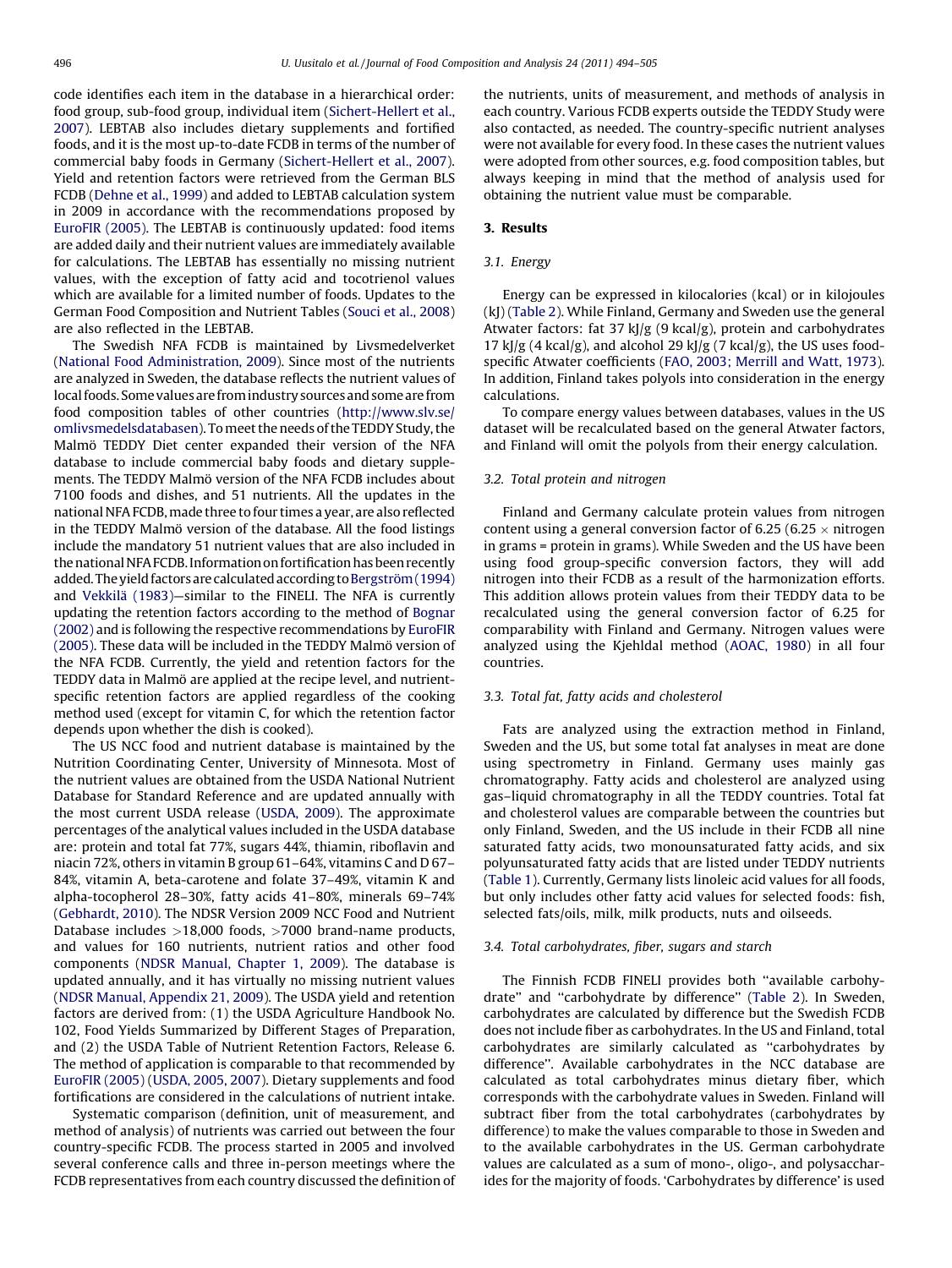#### <span id="page-3-0"></span>Table 2

Comparison of definitions of energy and nutrients, comparison of unit of measurements and analysis methods between the four food composition databases (FCDB) in TEDDY.

|                    | Finland (FINELI) <sup>a</sup>                                                                                                                                                                                                                                      | Germany (LEBTAB) <sup>a</sup>                                                                                                                                                                                                                          | Sweden $(NFA)^a$                                                                                                                                                                                                                                                                                         | US (NCC) <sup>a</sup>                                                                                                                                                                                            | Approaches adopted for<br>harmonization                                                                                                                                                                                           |
|--------------------|--------------------------------------------------------------------------------------------------------------------------------------------------------------------------------------------------------------------------------------------------------------------|--------------------------------------------------------------------------------------------------------------------------------------------------------------------------------------------------------------------------------------------------------|----------------------------------------------------------------------------------------------------------------------------------------------------------------------------------------------------------------------------------------------------------------------------------------------------------|------------------------------------------------------------------------------------------------------------------------------------------------------------------------------------------------------------------|-----------------------------------------------------------------------------------------------------------------------------------------------------------------------------------------------------------------------------------|
| Energy, kJ or kcal | Calculated in kilojoules (kJ): 37<br>$\times$ fat + 17 $\times$ protein + 17 $\times$<br>carbohydrates + $29 \times$ alcohol +<br>$13 \times$ organic acids + $10 \times$ polyols<br>(g)<br>Carbohydrates used in energy<br>calculation: available<br>carbohydrate | Calculated in kilocalories (kcal):<br>$9 \times$ fat + 4 $\times$ protein + 4 $\times$<br>carbohydrates + 7 $\times$ alcohol (g)<br>Carbohydrates used in energy<br>calculation: depends on which<br>type of carbohydrates are<br>available            | Calculated in k[: $37 \times$ fat + 17 $\times$<br>protein + 17 $\times$ carbohydrates + 29 $\times$<br>alcohol $(g)$<br>Carbohydrates used in energy<br>calculation: per 100 g as the<br>difference between 100 and the<br>sum of the percentages of<br>water, protein, fat, fiber, ash,<br>and alcohol | The basic principle has been to<br>calculate the energy values (kcal)<br>using food specific Atwater factors for<br>each food group, and when<br>proprietary, values calculated in<br>the same way as in Germany | The mutually comparable energy<br>will be calculated using general<br>Atwater factors: $37 \times$ fat + 17 $\times$<br>protein + $17 \times$ carbohydrates + 29 $\times$<br>alcohol $(g)$ , when using $k$ .<br>$kcal = kJ/4.18$ |
| Total protein, g   | Calculated from nitrogen using<br>conversion factor 6.25                                                                                                                                                                                                           | Calculated from nitrogen using<br>conversion factor 6.25                                                                                                                                                                                               | Calculated from nitrogen using a<br>food group specific conversion<br>factor                                                                                                                                                                                                                             | Calculated from nitrogen using a<br>food group specific conversion factor<br>(Merrill and Watt, 1973).                                                                                                           | Total protein will be calculated<br>from nitrogen using universal<br>conversion factor 6.25.                                                                                                                                      |
| Nitrogen, g        | Kjeldahl                                                                                                                                                                                                                                                           | Not available in LEBTAB but in<br>Souci et al. (2008), which is the<br>base for the LEBTAB (Kjehldal)<br>Can be calculated as: nitrogen=<br>protein/6.25 $(g)$                                                                                         | Kjehldal<br>Nitrogen available in the NFA<br>database since 2007                                                                                                                                                                                                                                         | Not available before the TEDDY Study                                                                                                                                                                             | Nitrogen (Kjehldal) added to the<br>NCC in 2008 as a result of the<br>harmonization efforts.<br>Nitrogen will be added also to the<br>Malmö version of the NFA.                                                                   |
| Total fat, g       | Gravimetric method                                                                                                                                                                                                                                                 | Mostly gas chromatography                                                                                                                                                                                                                              | Hydrolysis and extraction;<br>gravimetric methods                                                                                                                                                                                                                                                        | Gravimetric methods                                                                                                                                                                                              | Total fat values provided by<br>recent analyses should be<br>comparable, as agreements on<br>extraction and hydrolysis<br>procedures have been reached<br>in Europe in recent years<br>(Deharveng et al., 1999).                  |
| Fatty acids, g     | Gas-liquid chromatography<br>(GLC)                                                                                                                                                                                                                                 | Gas-liquid chromatography (GLC)                                                                                                                                                                                                                        | Gas-liquid chromatography (GLC)                                                                                                                                                                                                                                                                          | Gas-liquid chromatography (GLC)                                                                                                                                                                                  | German fatty acid values do not<br>cover all the foods and therefore<br>only Finnish, Swedish and US<br>fatty acid values are mutually<br>comparable.                                                                             |
|                    | Saturated fatty acids: 4:0, 6:0,<br>8:0, 10:0, 12:0, 14:0, 16:0,<br>18:0, 20:0<br>Monounsaturated fatty acids:<br>16:1, 18:1<br>Polyunsaturated fatty acids:<br>18:2, 18:3, 20:4, 20:5, 22:5,<br>22:6                                                              | Saturated fatty acids <sup>c</sup> : 12:0,<br>14:0, 16:0, 18:0<br>Monounsaturated fatty acids <sup>c</sup> : 18:1<br>Polyunsaturated fatty acids:<br>18:2, 18:3 <sup>c</sup> , 20:4 <sup>c</sup> , 20:5 <sup>c</sup> , 22:5 <sup>c</sup> ,<br>$22:6^c$ | Saturated fatty acids: 4:0, 6:0, 8:0,<br>10:0, 12:0, 14:0, 16:0, 18:0, 20:0<br>(the four first FAs summed up to<br>one variable)<br>Monounsaturated fatty acids: 16:1,<br>18:1<br>Polyunsaturated fatty acids: 18:2,<br>18:3, 20:4, 20:5, 22:5, 22:6                                                     | Saturated fatty acids: 4:0, 6:0, 8:0,<br>10:0, 12:0, 14:0, 16:0, 18:0, 20:0<br>Monounsaturated fatty acids:<br>16:1.18:1<br>Polyunsaturated fatty acids:<br>18:2, 18:3, 20:4, 20:5, 22:5, 22:6                   |                                                                                                                                                                                                                                   |
| Cholesterol, mg    | GLC                                                                                                                                                                                                                                                                | GLC<br>Small insignificant amounts of<br>cholesterol from plant products<br>are considered                                                                                                                                                             | GLC                                                                                                                                                                                                                                                                                                      | GLC<br>It is assumed that cholesterol is<br>present only in foods of animal<br>origin.                                                                                                                           | Cholesterol values are comparable<br>between the countries.                                                                                                                                                                       |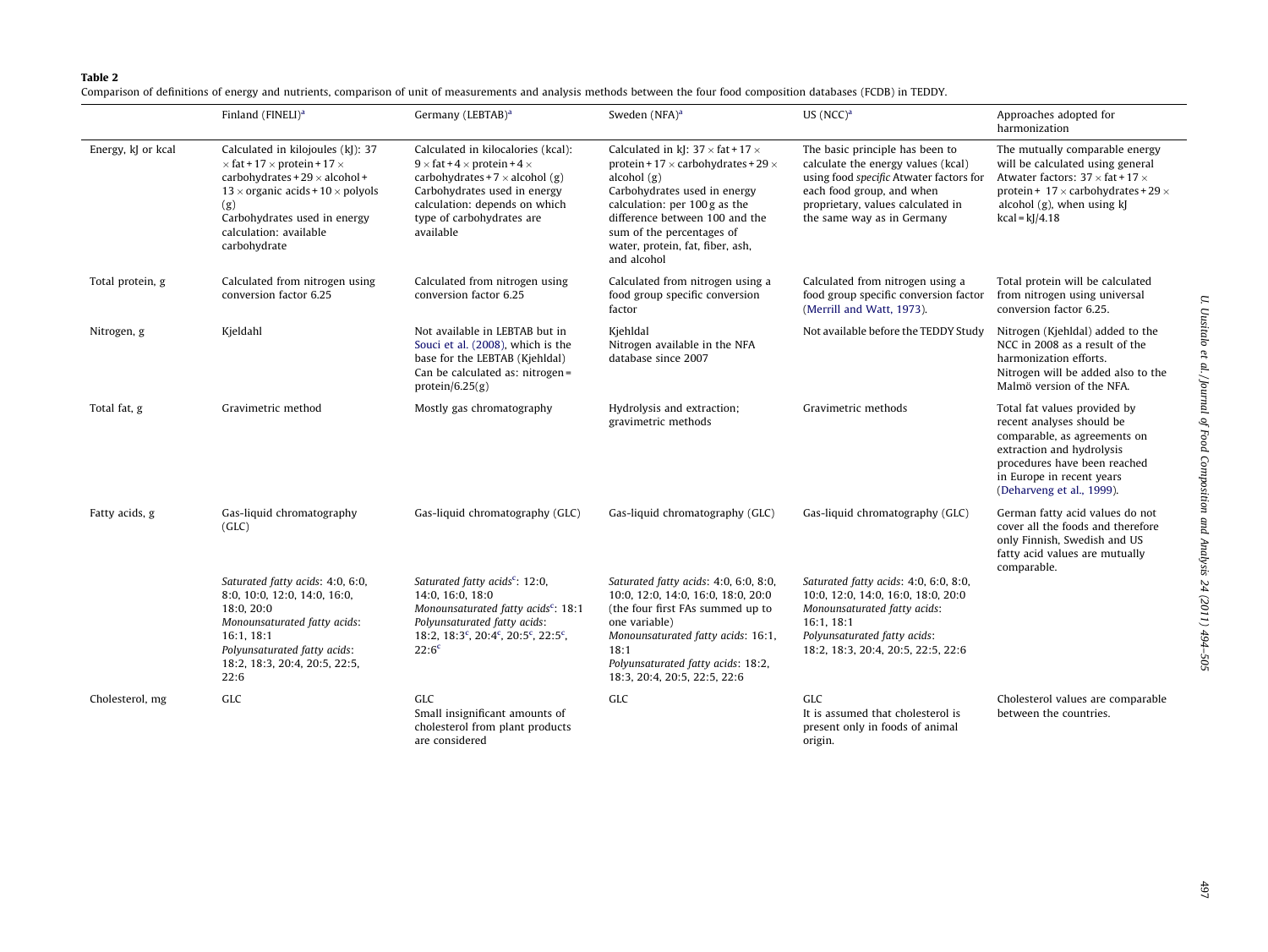| Table 2 (Continued)                                                                     |                                                                                                                                                                                                                                                                                            |                                                                                                                                                                                                                                                                                   |                                                                                                                                                                                                                                                                                                                                         |                                                                                                                                                                                                                                                                                                                                                                                                                  |                                                                                                                                                                                                                                                                                                                                                           |
|-----------------------------------------------------------------------------------------|--------------------------------------------------------------------------------------------------------------------------------------------------------------------------------------------------------------------------------------------------------------------------------------------|-----------------------------------------------------------------------------------------------------------------------------------------------------------------------------------------------------------------------------------------------------------------------------------|-----------------------------------------------------------------------------------------------------------------------------------------------------------------------------------------------------------------------------------------------------------------------------------------------------------------------------------------|------------------------------------------------------------------------------------------------------------------------------------------------------------------------------------------------------------------------------------------------------------------------------------------------------------------------------------------------------------------------------------------------------------------|-----------------------------------------------------------------------------------------------------------------------------------------------------------------------------------------------------------------------------------------------------------------------------------------------------------------------------------------------------------|
|                                                                                         | Finland (FINELI) <sup>a</sup>                                                                                                                                                                                                                                                              | Germany (LEBTAB) <sup>a</sup>                                                                                                                                                                                                                                                     | Sweden (NFA) <sup>a</sup>                                                                                                                                                                                                                                                                                                               | US (NCC) <sup>a</sup>                                                                                                                                                                                                                                                                                                                                                                                            | Approaches adopted for<br>harmonization                                                                                                                                                                                                                                                                                                                   |
| Carbohydrates, (CHO), g                                                                 | Available carbohydrates are<br>calculated as a sum: mono-+<br>disaccharides + starch + dextrin<br>+ glycogen<br>Carbohydrates "by difference"<br>are calculated per 100 g as the<br>difference between 100 and<br>the sum of the percentages<br>of water, protein, fat, ash and<br>alcohol | Carbohydrates are calculated as<br>a sum: mono-+oligo-+<br>polysaccharides for some, and for<br>some foods the CHO is calculated<br>by difference as in Finland                                                                                                                   | Carbohydrates are calculated:<br>per 100 g as the difference between<br>100 and the sum of the percentages<br>of water, protein, fat, fiber, ash and<br>alcohol                                                                                                                                                                         | Available carbohydrate includes<br>sugar and starches and is<br>calculated as the difference<br>between total carbohydrate and<br>dietary fiber for most foods. If<br>high organic acid content, then<br>the sum of sugars and starch is<br>used.<br>Total carbohydrate is calculated<br>per 100 g as the difference<br>between 100 and the sum of<br>the percentages of water, protein,<br>fat, ash and alcohol | Carbohydrates by difference in<br>Sweden, available carbohydrates in<br>the US, carbohydrates by difference<br>minus fiber in Finland would be<br>mutually comparable. Due to varying<br>methods of assessing carbohydrate<br>values in Germany, German<br>carbohydrate values have to be<br>compared cautiously with the values<br>from other countries. |
| Sugars, g                                                                               | Sum of mono- and disaccharides                                                                                                                                                                                                                                                             | Only added sugar available in<br>the database                                                                                                                                                                                                                                     | Need to sum monosaccharides<br>and disaccharides                                                                                                                                                                                                                                                                                        | Sum of mono- and disaccharides                                                                                                                                                                                                                                                                                                                                                                                   | Sugar values are comparable between<br>Finland and the US, and also Sweden<br>after summing up mono- and<br>disaccharides. Germany provides<br>only added sugar.                                                                                                                                                                                          |
| Starch, g                                                                               | Polarimetry and calculation:<br>available CHO- sugars<br>Values available for basic foods                                                                                                                                                                                                  | Not available                                                                                                                                                                                                                                                                     | Not available for most of the<br>foods.                                                                                                                                                                                                                                                                                                 | AOAC <sup>b</sup><br>Includes dextrin and glycogen<br>58% of the values estimated                                                                                                                                                                                                                                                                                                                                | Starch available only for Finland and<br>the US, due to missing values in<br>Finland and variation in analysis<br>methods the values are not<br>comparable.                                                                                                                                                                                               |
| Fiber, g                                                                                | AOAC, total fiber, insoluble and<br>soluble available separately                                                                                                                                                                                                                           | Enzymatic methods and calculation<br>by difference: total<br>fiber = $100 - water - protein -$<br>$fats$ – minerals – available carbohy<br>drates (when values given per<br>$100 g$ of food)                                                                                      | AOAC, total fiber, insoluble/<br>soluble fiber not available<br>separately.                                                                                                                                                                                                                                                             | AOAC, total fiber insoluble and<br>soluble available separately                                                                                                                                                                                                                                                                                                                                                  | Finland, Sweden and the US use<br>methods that are mutually<br>comparable.                                                                                                                                                                                                                                                                                |
| Beta-carotene, µg<br>(microgram)                                                        | High-pressure liquid<br>chromatography (HPLC)                                                                                                                                                                                                                                              | High-pressure liquid<br>chromatography (HPLC)                                                                                                                                                                                                                                     | High-pressure liquid<br>chromatography (HPLC)                                                                                                                                                                                                                                                                                           | High-pressure liquid<br>chromatography (HPLC)                                                                                                                                                                                                                                                                                                                                                                    | The values are mutually comparable.                                                                                                                                                                                                                                                                                                                       |
| Vitamin A, retinol<br>equivalents,<br>$\mu$ g or retinol<br>activity<br>equivalents, µg | <b>HPLC</b><br>Retinol activity equivalents = retinol<br>+ beta-carotene/12 + (alpha-carotene<br>+ beta-cryptozanthin)/24 $(\mu$ g)<br>Retinol equivalents = retinol + 0.167<br>$\times$ beta-carotene equivalents ( $\mu$ g)                                                              | <b>HPLC</b><br>Retinol equivalents = preformed<br>retinol + beta-carotene/ $6 + sum$ of<br>vitamin A active carotenoids<br>(=alpha-carotene + beta-carotene +<br>gamma-carotene + cryptoxanthin<br>+ mutatochrome)/12 $(\mu g)$<br>Retinol activity equivalents not<br>available. | <b>HPLC</b><br>The new version of NFA has<br>retinol activity equivalents<br>included.<br>Retinol activity equivalents =<br>retinol + beta-carotene/12 +<br>(alpha-carotene + beta-<br>cryptozanthin)/24 (µg)<br>Retinol equivalents available,<br>which are calculated retinol+<br>beta-carotene/6 + other<br>carotenoids/12 $(\mu g)$ | <b>HPLC</b><br>Retinol equivalents = retinol +<br>beta-carotene equivalents/6<br>(essentially the same as retinol<br>equivalents in the other<br>countries) $(\mu g)$<br>Retinol activity equivalents =<br>retinol + beta-carotene equivalents/<br>$12 \ (\mu g)$                                                                                                                                                | Retinol equivalents comparable<br>between the countries. Retinol<br>activity equivalents would be<br>comparable between Finland,<br>Sweden and the US.<br>NFA still calls retinol activity<br>equivalents 'retinol equivalents'<br>according to the Nordic Nutrient<br>Recommendations.                                                                   |
| Vitamin $D$ , $\mu$ g                                                                   | <b>HPLC</b><br>Vitamin D includes both<br>ergocalciferol and<br>cholecalciferols as well<br>as 25-hydroxycholecalciferol<br>(conversion factor is 1.5)                                                                                                                                     | <b>HPLC</b><br>If 25-hydroxycholecalciferol<br>measured then it will also be<br>taken into consideration<br>(in human and in cow milk),<br>cannot be subtracted later.                                                                                                            | Alkaline hydrolysis, extraction,<br><b>HPLC</b><br>Both ergocalciferol and<br>cholecalciferol given together.<br>25-hydroxycholecalciferol is<br>not included.                                                                                                                                                                          | Most of the values taken from<br>various food composition tables<br>and therefore the method of<br>analysis may not be consistent.<br>25-hydroxycholecalciferol is<br>considered in the total vitamin<br>D value (conversion factor 5).                                                                                                                                                                          | There are differences how the<br>25-hydroxycholecalciferols are<br>included into the total vitamin D.<br>25-hydroxycholecalciferol is not<br>available separately for all the FCDB<br>to make changes in calculation of<br>total vitamin D possible.                                                                                                      |

U. Uusitalo et al./Journal of Food Composition and Analysis 24 (2011) 494–505 498

498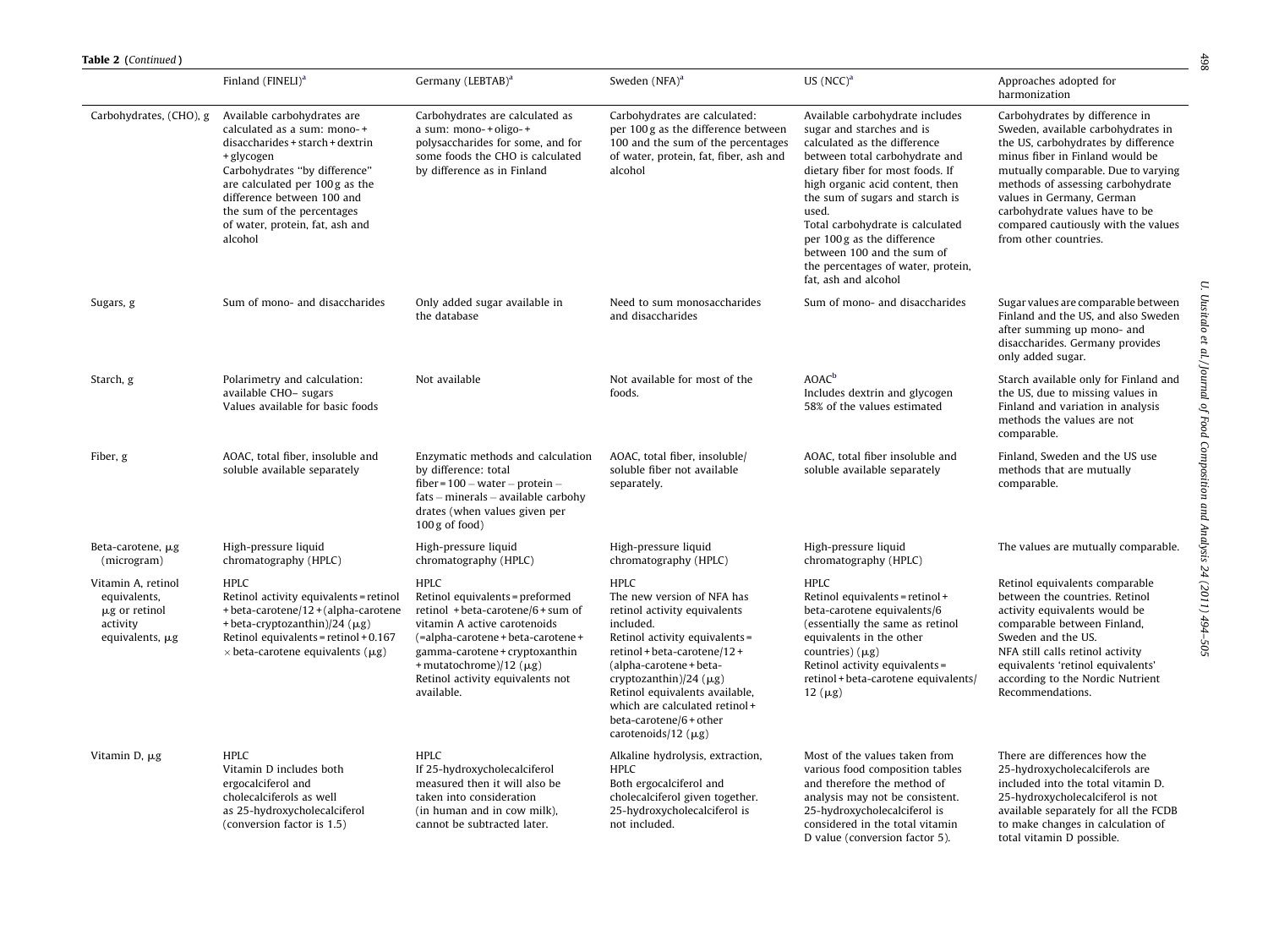| Vitamin E, Total<br>alpha-tocopherols,<br>mg or alpha-<br>tocopherol<br>equivalents, mg | <b>HPLC</b><br>Alpha-tocopherols (AT)<br>where the synthetic ATs<br>converted to comparable<br>with the natural using<br>conversion factor 0.50<br>Alpha-tocopherol equivalent | Mostly HPLC<br>Alpha-tocopherol equivalent (in<br>micrograms)                                                                                          | HPLC<br>Alpha-tocopherols (AT) where the<br>synthetic ATs converted to<br>comparable with the natural using<br>conversion factor 0.67<br>Alpha-tocopherol equivalent | HPLC or GLC<br>Alpha-tocopherols (AT) where the<br>synthetic ATs converted to<br>comparable with the natural using<br>conversion factor 0.45<br>Alpha-tocopherol equivalent      | Sweden will use 0.50 instead of 0.67<br>in converting synthetic ATs into<br>format that can be summed up with<br>the natural ATs, and will thus be<br>comparable with AT values in Finland<br>and the US.<br>Finland and Germany will subtract<br>tocotrienols from the total alpha-<br>tocopherol equivalent value to make<br>the values comparable with the FCDB<br>in the other countries. |
|-----------------------------------------------------------------------------------------|--------------------------------------------------------------------------------------------------------------------------------------------------------------------------------|--------------------------------------------------------------------------------------------------------------------------------------------------------|----------------------------------------------------------------------------------------------------------------------------------------------------------------------|----------------------------------------------------------------------------------------------------------------------------------------------------------------------------------|-----------------------------------------------------------------------------------------------------------------------------------------------------------------------------------------------------------------------------------------------------------------------------------------------------------------------------------------------------------------------------------------------|
| Vitamin K, µg                                                                           | HPLC-Phylloquinone                                                                                                                                                             | HPLC-Phylloquinone                                                                                                                                     | Not available                                                                                                                                                        | HPLC-Phylloquinone                                                                                                                                                               | Vitamin K values are comparable<br>between Finland, Germany and the<br>US.                                                                                                                                                                                                                                                                                                                    |
| Vitamin C, mg                                                                           | <b>HPLC</b><br>Ascorbic acid and<br>dehydroascorbic acid.                                                                                                                      | <b>HPLC</b><br>Ascorbic acid and dehydroascorbic<br>acid.                                                                                              | <b>HPLC</b><br>Ascorbic acid only.                                                                                                                                   | Reduced ascorbic acid by<br>dichloroindophenol and total<br>ascorbic acid by fluorimetric method.                                                                                | The methods are comparable.<br>Swedish vitamin C values will be<br>slightly smaller than in other<br>countries.                                                                                                                                                                                                                                                                               |
| Thiamin, mg                                                                             | HPLC                                                                                                                                                                           | Fluorimetry                                                                                                                                            | HPLC, fluorimetry                                                                                                                                                    | Thiochrome procedure or<br>microbiological methods.                                                                                                                              | All the methods give comparable<br>results.                                                                                                                                                                                                                                                                                                                                                   |
| Riboflavin, mg                                                                          | HPLC                                                                                                                                                                           | <b>HPLC</b>                                                                                                                                            | HPLC, fluorimetry                                                                                                                                                    | Fluorimetric or microbiological<br>methods                                                                                                                                       | All the methods give comparable<br>results.                                                                                                                                                                                                                                                                                                                                                   |
| Niacin (equivalents),<br>mg                                                             | Colorimetric method<br>Niacin equivalents = niacin<br>+ tryptophan/60 (mg)                                                                                                     | HPLC and microbiological methods,<br>tryptophan not available.<br>Niacin equivalents, mg, calculated as:<br>niacin, mg + (protein in grams)/6)<br>(mg) | Acid hydrolysis, extraction,<br>microbiological assay, turbidimetric<br>detection.<br>Niacin<br>equivalents = $niacin + tryptophan/60$<br>(mg)                       | Microbiological methods<br>Niacin<br>equivalents = $niacin + tryptophan/60$<br>(mg)                                                                                              | The German niacin equivalent values<br>should be compared with caution<br>because there are no tryptophan<br>values available in the LEBTAB, but<br>they are estimated from the total<br>protein.                                                                                                                                                                                             |
| Folate, µg                                                                              | HPLC and microbiological<br>assay, separate values available.                                                                                                                  | HPLC and microbiological assay,<br>values from different methods not<br>available separately.                                                          | Microbiological method since 1999,<br>radiolabeled protein method before.<br>Not clear how the values have been<br>derived from free and conjugated<br>folates.      | Microbiological method.<br>Not clear how the values have been<br>derived from free and conjugated<br>folates. Large portion of the<br>information received from<br>manufacturer. | Results from the four FCDB may not<br>be internally and mutually<br>comparable.                                                                                                                                                                                                                                                                                                               |
| Pyridoxine, mg                                                                          | <b>HPLC</b>                                                                                                                                                                    | Microbiological method or HPLC (in<br>micrograms)                                                                                                      | Microbiological method or HPLC                                                                                                                                       | Microbiological method or HPLC                                                                                                                                                   |                                                                                                                                                                                                                                                                                                                                                                                               |
| Pantothenic<br>acid, mg                                                                 | Microbiologic method                                                                                                                                                           | Microbiologic method                                                                                                                                   | Not available                                                                                                                                                        | Microbiologic method or<br>radioimmunoassay                                                                                                                                      | The values are comparable between<br>Finland, Germany and the US.                                                                                                                                                                                                                                                                                                                             |
| Vitamin $B_{12}$ , $\mu$ g                                                              | Microbiological assay                                                                                                                                                          | Microbiological assay or mass<br>spectrometry                                                                                                          | Microbiological assay                                                                                                                                                | Microbiological assay or<br>chromatographic method                                                                                                                               | The values are comparable between<br>the four countries.                                                                                                                                                                                                                                                                                                                                      |
| Calcium, mg                                                                             | Atomic absorption<br>spectrometry (AAS)                                                                                                                                        | Atomic absorption spectrometry<br>(AdS)                                                                                                                | Atomic absorption spectrometry<br>(AdS)                                                                                                                              | Atomic absorption spectrometry<br>(AdS)                                                                                                                                          | The values are comparable between<br>the four countries.                                                                                                                                                                                                                                                                                                                                      |
| Phosphorus, mg                                                                          | Photometric<br>vanadomolybdate method                                                                                                                                          | AAS                                                                                                                                                    | Emission spectrometry                                                                                                                                                | AAS                                                                                                                                                                              | The values are comparable between<br>the four countries.                                                                                                                                                                                                                                                                                                                                      |
| Potassium, mg                                                                           | AAS                                                                                                                                                                            | Emission spectrometry                                                                                                                                  | Flame spectrophotometry                                                                                                                                              | AAS                                                                                                                                                                              | The values are comparable between<br>the four countries.                                                                                                                                                                                                                                                                                                                                      |
| Magnesium, mg                                                                           | AAS                                                                                                                                                                            | AAS                                                                                                                                                    | AAS                                                                                                                                                                  | AAS                                                                                                                                                                              | The values are comparable between<br>the four countries.                                                                                                                                                                                                                                                                                                                                      |
| Manganese, mg                                                                           | AAS                                                                                                                                                                            | Emission spectrometry, AAS,<br>florescent X-ray spectrometry (in<br>micrograms)                                                                        | Not available                                                                                                                                                        | AAS                                                                                                                                                                              | The values are comparable between<br>Finland, Germany and the US.                                                                                                                                                                                                                                                                                                                             |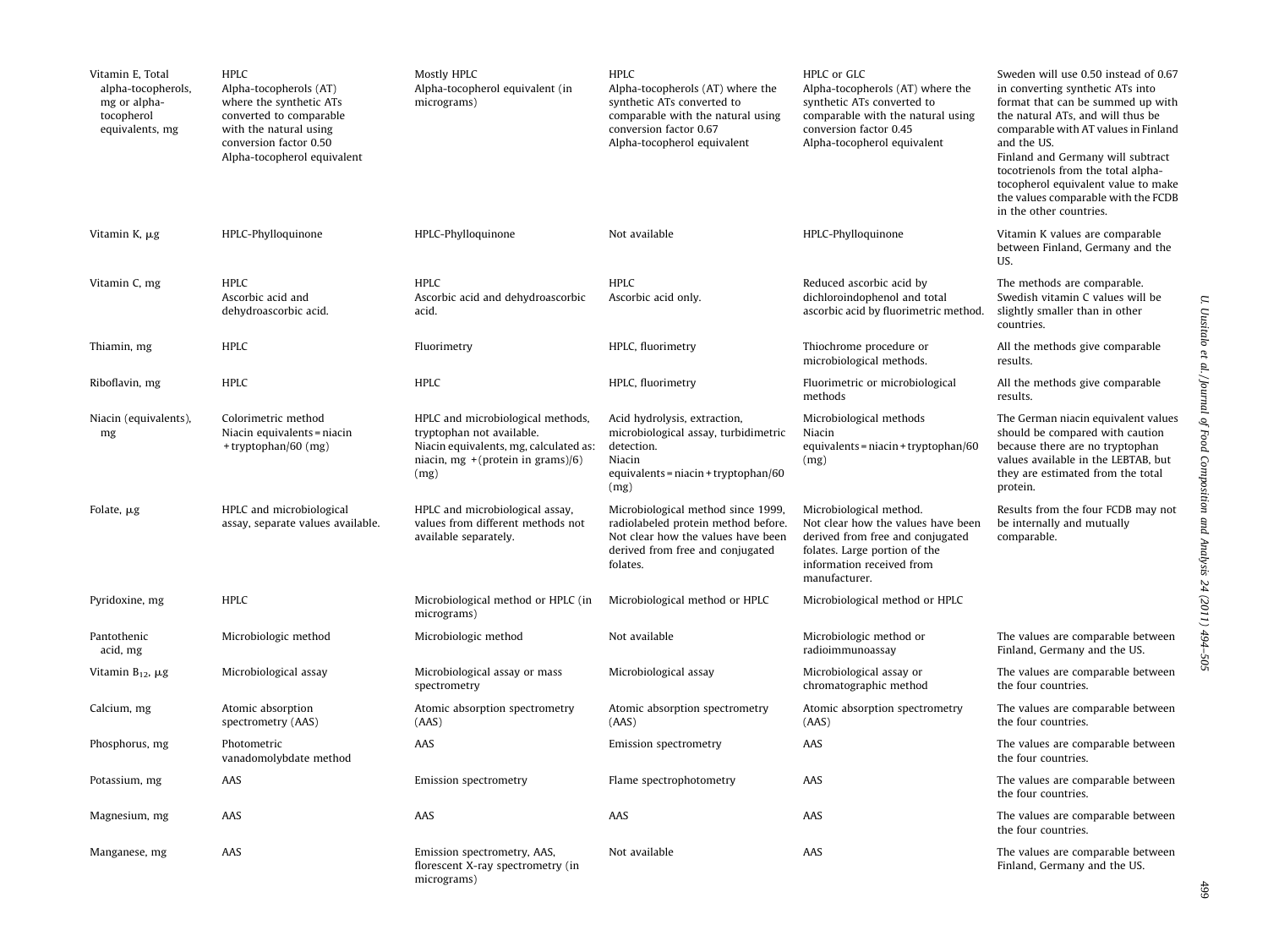| 1      |
|--------|
|        |
|        |
|        |
|        |
|        |
|        |
|        |
|        |
|        |
|        |
|        |
|        |
| r<br>J |
|        |
|        |
|        |

<span id="page-6-0"></span>

| <b>Table 2</b> (Continued) |                                                                                  |                                                                                         |                           |                       | 500                                                               |
|----------------------------|----------------------------------------------------------------------------------|-----------------------------------------------------------------------------------------|---------------------------|-----------------------|-------------------------------------------------------------------|
|                            | Finland (FINELI) <sup>a</sup>                                                    | Germany (LEBTAB) <sup>ª</sup>                                                           | Sweden (NFA) <sup>ª</sup> | US (NCC) <sup>a</sup> | Approaches adopted for<br>harmonization                           |
| Iron, mg                   | AAS                                                                              | AAS                                                                                     | AAS                       | AAS                   | The values are comparable between<br>the four countries.          |
| Zinc, mg                   | AAS                                                                              | Various methods, mostly emission<br>spectrometry, AAS, florescent X-ray<br>spectrometry | AAS                       | AAS                   | The values are comparable between<br>the four countries.          |
| Copper, mg                 | AAS                                                                              | Emission spectrometry                                                                   | Not available             | AAS                   | The values are comparable between<br>Finland, Germany and the US. |
|                            | References: Debarvence et al. (1999) Merrill and Watt (1973) Souci et al. (2008) |                                                                                         |                           |                       |                                                                   |

। ಜ

a The following food composition databases have been compared: FINELI located at National Institute of Health and Welfare in Helsinki, Finland. LEBTAB located at Research Institute of Child Nutrition, Dortmund, Germany. NF References: [Deharveng](#page-10-0) et al. (1999), Merrill and Watt [\(1973\)](#page-10-0), Souci et al. [\(2008\)](#page-10-0).<br>" The following food composition databases have been compared: FINELI located at National Institute, Figure in Helsinki, Finland. LEBTAB lo database located at National Food Administration, Uppsala, Sweden. NCC database located in University of Minnesota, USA. database located at National Food Administration, Uppsala, Sweden. NCC database located in University of Minnesota, USA.

b

AOAC: Association of Official Analytical Chemists; the official method of analysis.<br>Available only for fish, selected oils/fats, milk, milk products, nuts and oilseeds. <sup>o</sup> AOAC: Association of Official Analytical Chemists; the official method of analysis.<br><sup>c</sup> Available only for fish, selected oils/fats, milk, milk products, nuts and oilseeds.

for energy calculation in many countries, and we recommend that it be used in the TEDDY Study.

The AOAC Official Methods recommends the enzymatic gravimetric method to analyze dietary fiber content in foods ([AOAC,](#page-10-0) 1980). Finland, Sweden and the US use it as the main analytical method for fiber. Germany also uses specific enzymatic methods for fiber, especially for fiber in cereals. However, a large proportion of Germany's fiber data are reported as the fiber value per 100 g, which is calculated as the difference between 100 and the sum of the percentages of water, protein, fat, minerals, and available carbohydrates.

The values for sugars include the sum of mono- and disaccharides in Finland and in the US, but only include added sugars in Germany. The Swedish database includes both monoand disaccharides; these values will be summed up as a separate procedure to produce a comparable variable.

Starch values are not available in the German and Swedish FC databases. Finland has starch values only for selected foods. In the US, the starch value includes dextrin and glycogen, but 58% of the values in the NCC FC database are estimates.

### 3.5. Beta-carotene and vitamin A

Beta-carotene, a pigment found in many yellow and red-orange fruits and vegetables, is an antioxidant and a precursor of vitamin A (Smolin and [Grosvenor,](#page-10-0) 2003). All FCDB values for beta-carotene and vitamin A are derived from high-pressure liquid chromatography (HPLC) analyses. The values are thus comparable across the countries in the TEDDY Study.

FCDB from Finland, Sweden and the US report both retinol equivalents and retinol activity equivalents, while Germany reports only retinol equivalents. In all four countries, retinol equivalents are calculated by adding retinol and  $0.167\times$  betacarotene equivalents. Retinol activity equivalents are calculated in the same way in Finland, Sweden, and the US [\(Table](#page-3-0) 2). Only retinol equivalents are comparable between all countries because the LEBTAB lacks the retinol activity equivalents.

#### 3.6. Vitamin D

Vitamin D refers to a group of fat-soluble secosteroids that are found primarily in two physiologically active forms in foods: ergocalciferol (D2) synthesized by plants, and cholecalciferol (D3) synthesized by animals, including human skin when exposed to UVB rays from sunlight (Smolin and [Grosvenor,](#page-10-0) 2003; NIH Office of Dietary [Supplements,](#page-10-0) 2010a). A metabolite of the cholecalciferol, 25-hydroxycholecalciferol, canalsobe foundinsome foods. Fortified foods may contain either vitamin D3 or vitamin D2. The main sources of dietary vitamin D are fish, egg yolks, butter and fortified foods like milk, margarine, and various cereals [\(Bender,](#page-10-0) 2002). However, diet is considered a secondary source of vitamin D if sufficient solar UVB radiation is available ([Lamberg-Allardt,](#page-10-0) 2006). Meat contains vitamin D only in small amounts, but it may be an important source since what is present is mostly the final active metabolite, calcitriol, which, on a molar basis, is many times more potent than cholecalciferol [\(Bender,](#page-10-0) 2002). All the countries except Sweden also consider 25-hydroxycholecalciferol in the vitamin D values. In Germany, 25-hydroxycholecalciferol is reported only for human and cow's milk. Finland and the US take all the dietary 25 hydroxycholecalciferol into account in calculation of the total vitamin D value. However, the conversion coefficients differ between the three countries: 1 in Germany, 1.5 in Finland and 5 in the US ([Table](#page-3-0) 2). These conversion factors are still a matter of dispute ([Ovesen](#page-10-0) et al., 2003), and thus no single conversion factor is recommended. Since there is no consensus regarding which conversion factors to use, the variation in conversion factor values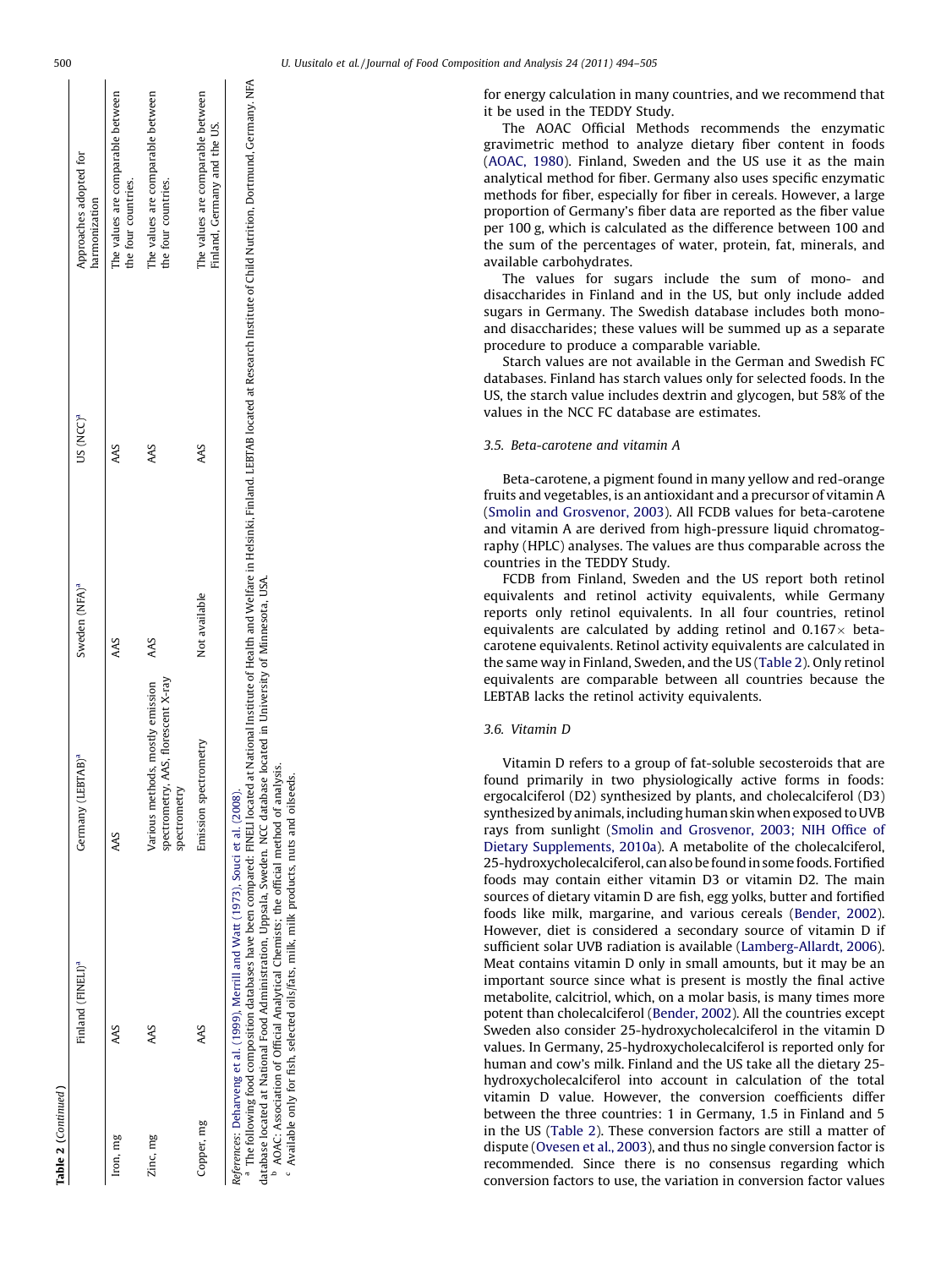must be considered and comparisons between countries should be made cautiously. Since, single 25-hydroxycholecalciferol values are not available for the German and the US databases, it is not possible to subtract them from the total vitamin D for harmonization purposes. If meat or egg yolk is not a major part of the overall diet, the choice of conversion factor may have an insignificant effect on total vitamin D intake (Ovesen et al., 2003). The main method of vitamin D analysis is HPLC in each TEDDY country.

### 3.7. Vitamin E

The main sources of vitamin E include various nuts, plant oils, leafy green vegetables, a variety of fish ([Bender,](#page-10-0) 2002) and many fortified foods like breakfast cereals [\(Murphy](#page-10-0) et al., 1990). The Institute of [Medicine](#page-10-0) (2000) recommends using alpha-tocopherol, the only biologically active form of the vitamin, as a measure of vitamin E intake. This value is available for Finland, Sweden and the US ([Schakel](#page-10-0) and Pettit, 2004), and it includes both natural and synthetic alpha-tocopherol [\(Table](#page-3-0) 2). However, Germany does not have values for alpha-tocopherol alone in its database. All four countries list vitamin E values as alpha-tocopherol equivalents, and use the same formula to transform various tocopherols to reflect their alpha-tocopherol activity: alpha-tocopherol + (0.4  $\times$  betatocopherol) + (0.1  $\times$  gamma-tocopherol) + (0.01  $\times$  delta-tocopherol). Some countries include tocotrienols in the formula while others do not. In Finland and Germany, alpha-, beta- and gammatocotrienols are summed together with the tocopherols, whereas Sweden and the US do not count them. The main sources of tocotrienols are grains and tropical oils [\(Traber,](#page-11-0) 2006). Since grains are a major part of the Western diet there will be a variation in the calculated intakes of alpha-tocopherol equivalents between the four countries iftocotrienols are included in only two country databases. Finland and Germany will subtract tocotrienols from the total alphatocopherol equivalents, thus making this form of vitamin E values comparable across the four FCDB.

#### 3.8. Vitamin K

The two natural compounds of vitamin K with biological activity are phylloquinone, found in green leafy vegetables, and menaquinones, which include related compounds mainly synthesized by intestinal bacteria ([Bender,](#page-10-0) 2002). All the countries use HPLC to measure phylloquinone levels. Finland includes menaquinone, although its content in foods is very small and should thus be comparable with the amounts in the other databases ([Koivu-Tikkanen,](#page-10-0) 2001). In Sweden, vitamin K values are available only for selected foods.

# 3.9. Vitamin C

Fruits and vegetables are good sources of vitamin C ([Bender,](#page-10-0) [2002\)](#page-10-0). Vitamin C levels are reported as the sum of ascorbic and dehydroascorbic acid in all countries except Sweden, where only the ascorbic acid value is reported. Canadian studies revealed that dehydroascorbic acid levels in foods account for a fairly small portion of the total ascorbic acid (Behrens and [Madere,](#page-10-0) 1994). The vitamin C values are broadly comparable between the FCDB despite the difference in analytical methods used (HPLC, colorimetry and fluorimetry) [\(Deharveng](#page-10-0) et al., 1999).

# 3.10. Thiamin, riboflavin, pyridoxine, pantothenic acid and vitamin  $B_{12}$

Thiamin and the other vitamins in the B complex are watersoluble vitamins (Smolin and [Grosvenor,](#page-10-0) 2003). Good dietary sources of thiamin are whole grain cereals, pork and organ meats (Smolin and [Grosvenor,](#page-10-0) 2003). Dairy products, meat, whole grain and enriched cereals are good sources of riboflavin [\(Smolin](#page-10-0) and [Grosvenor,](#page-10-0) 2003). Various methods have been used to measure thiamin and riboflavin levels in food. Finland and Sweden use HPLC, while Germany and the US use three methods: HPLC, fluorometry and microbiological methods. All three methods yield similar values ([Deharveng](#page-10-0) et al., 1999).

Meat, legumes, seeds, leafy vegetables and whole grains are rich in pyridoxine (Smolin and [Grosvenor,](#page-10-0) 2003). Finland uses HPLC to analyze pyridoxine whereas the other countries use both HPLC and microbiological methods. Nevertheless, both of the methods produce comparable results ([Deharveng](#page-10-0) et al., 1999).

The main sources for pantothenic acid are eggs, organ meats, legumes and whole grains (Smolin and [Grosvenor,](#page-10-0) 2003). Values for this vitamin are not available in the Swedish FC database. Finland, Germany and the US report pantothenic acid values that are obtained by microbiological assays. The main dietary sources of vitamin  $B_{12}$  are meat and dairy products (Smolin and [Grosvenor,](#page-10-0) [2003\)](#page-10-0). Since all the countries report vitamin  $B_{12}$  values that are assessed by microbiological methods, the values are comparable.

#### 3.11. Niacin

Meat, liver, fish, cereal and legumes are good sources of niacin, also known as nicotinic acid. Niacin can also be synthesized from tryptophan, which is found in foods such as meat, dairy and eggs. Sixty milligrams of tryptophan is required to synthesize 1 mg of niacin ([Bender,](#page-10-0) 2002). Finland uses a colorimetric method to analyze niacin, while the other countries use microbiological assays. Some values in the German FC database have been analyzed using HPLC. The analytical values of niacin are comparable between the countries. However, there are differences in how the conversion of niacin from tryptophan is considered ([Table](#page-3-0) 2). The tryptophan value is not available in the German database, but it has been estimated in LEBTAB that the average amount of tryptophan in diet is 1% of the total amount of protein.

#### 3.12. Folate

Folate is a water-soluble vitamin that is found in food whereas folic acid is the synthetic form of folate that is added to dietary supplements and fortified foods (NIH Office of Dietary [Supple](#page-10-0)[ments,](#page-10-0) 2010b). Dietary folate equivalents (DFE) refer to units that consider differences in the absorption:  $1.0 \mu g$  DFE =  $1.0 \mu g$  food folate =  $0.6 \mu$ g folic acid added to foods =  $0.5 \mu$ g folic acid as a dietary supplement without food (Suitor and [Balley,](#page-10-0) 2000). Fortified breakfast cereals, liver, legumes, yeast, and various fruit are good sources of folate (Smolin and [Grosvenor,](#page-10-0) 2003). All the countries use microbiological assays to estimate folate values in foods; Finland and Germany also use HPLC. The most recent comparison reveals that there is about 23–40% difference between these methods ([Kariluoto](#page-10-0) et al., 2002). In the NCC many values are obtained from manufacturers. Often, the manufacturers do not clearly state how the free and conjugated folate are considered in calculations of total folate, and database descriptions do not always indicate whether the microbiological assay involved folate conjugase treatment alone or whether the food was analyzed using the tri-enzyme treatment method. The results from these methods, depending on the food, can be very different [\(DeSouza](#page-10-0) and [Eitenmiller,](#page-10-0) 1990; Shrestha et al., 2000).

### 3.13. Calcium, phosphorus, potassium, magnesium, manganese, iron, zinc, and copper

Dairy products and small fish consumed with bones are good sources of calcium (Smolin and [Grosvenor,](#page-10-0) 2003). Phosphorus is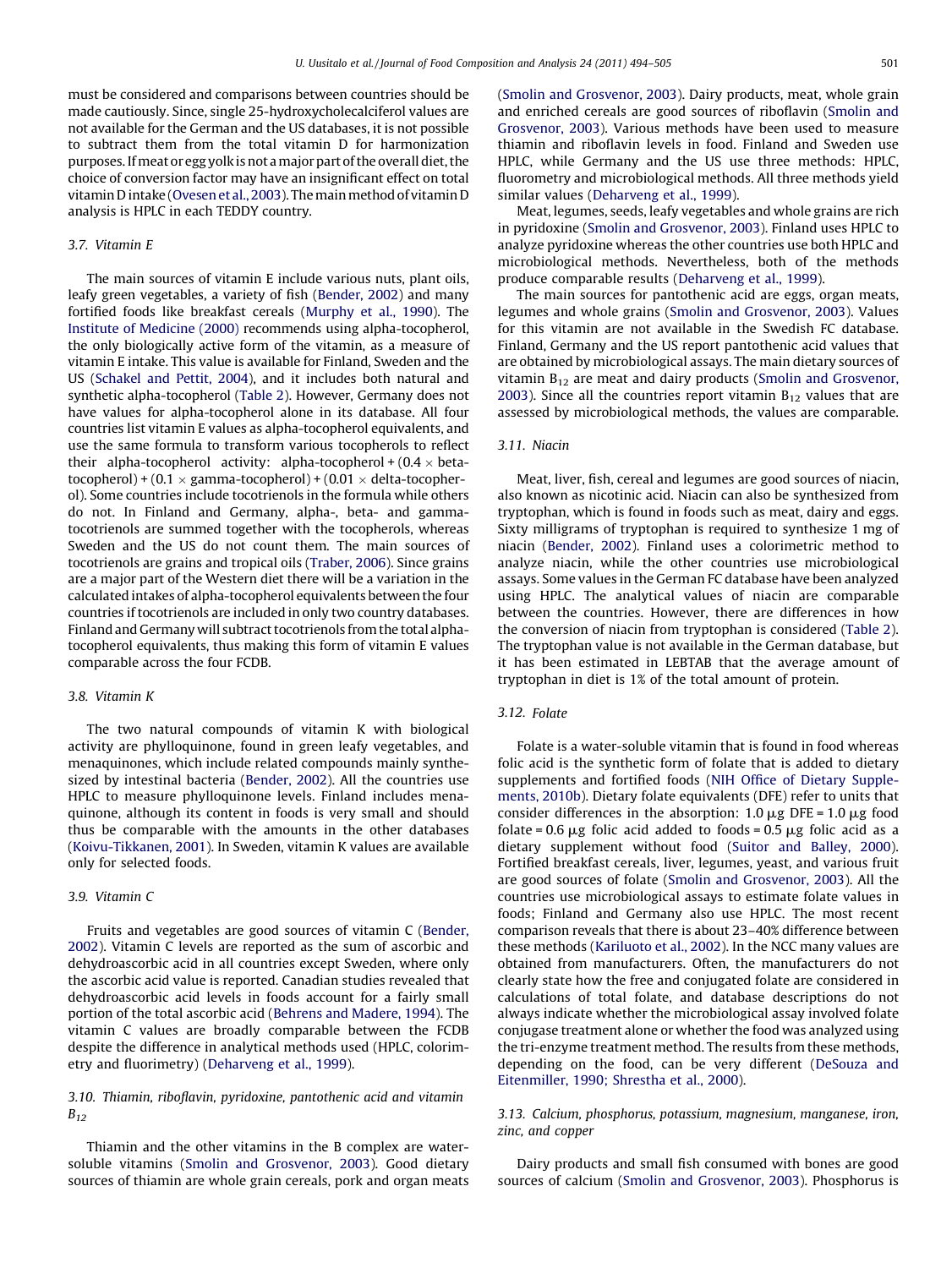more widely distributed in diet than calcium: dairy products, meat, cereals, eggs, nuts and fish are good sources of phosphorus. Potassium is mainly found in fruits, vegetables and grains. The best sources of dietary magnesium are green leafy vegetables, whole grain products, nuts and seeds, and the best sources of manganese are whole grains and nuts (Smolin and [Grosvenor,](#page-10-0) 2003). Leafy greens such as spinach, kale and beans are rich in iron but the nonheme iron in plants is less well absorbed than the heme iron in animal sources like meat, fish, and poultry (Smolin and [Grosvenor,](#page-10-0) [2003\)](#page-10-0). Good sources of zinc are red meat, liver, eggs, dairy products, and vegetables, and good sources of copper are organ meats, seafood, nuts, and seeds (Smolin and [Grosvenor,](#page-10-0) 2003).

Atomic absorption spectrometry (AAS) ([Koivistoinen,](#page-10-0) 1980) is the preferred analysis method for minerals in the four TEDDY countries, although it is not the most recent analytical approach. Calcium, magnesium, and iron levels are consistently measured by AAS, and Germany and the US have selected AAS as the main method for analyzing phosphorus. Finland and Sweden use spectrometry-based analysis methods for phosphorus analysis. Finland uses AAS to measure potassium and manganese, and the US. Germany and Sweden use spectrometry to measure potassium. Germany uses several methods to analyze manganese and zinc, including various spectrometry-based analyses and AAS. Finland, Sweden and the US use AAS to measure zinc, and all four countries use AAS to measure the iron content in foods. AAS is used to analyze copper levels in Finland, Germany and the US. The Swedish NFA database does not include manganese and copper values. All the mineral values are comparable between the countries.

#### 4. Discussion and conclusions

Nitrogen, total fat, fatty acids (saturated, monounsaturated, and polyunsaturated), cholesterol, beta-carotene, retinol equivalents, vitamin K, vitamin C, thiamin, riboflavin, pyridoxine, pantothenic acid, vitamin  $B_{12}$ , calcium, phosphorus, potassium, magnesium, manganese, iron, zinc, and copper values are comparable between the FCDB in the TEDDY countries. However, Germany does not include all the fatty acid values in LEBTAB and Sweden does not include pantothenic acid, manganese and copper in the NFA database. In addition, the NFA database has vitamin K values only for selected foods. Despite these similarities, important differences were detected and actions for harmonization were taken.

Finland will subtract fiber and polyols from the total carbohydrate value, thus making carbohydrate values comparable with the calculated values from Sweden and the US. After recalculation of protein from nitrogen and consequent recalculation of carbohydrates by difference (Sweden and the US), and after further recalculation of energy (Sweden, the US, and Finland) using new protein and carbohydrate values, energy and energy yielding nutrients will be comparable between the FCDB. FAO [\(1998\)](#page-10-0) recommends taking into consideration the small energy yield from fiber in the calculation of total energy intake. However, we could not include it in the energy calculations because the fiber is not clearly and comparably defined in all four countries. German carbohydrate values are mainly estimated from analyses of separate carbohydrate fractions, and are calculated as a sum of mono-, oligo-, and polysaccharides for the majority of foods—a method which is likely to be comparable with other analytical methods if the comparable fractions of carbohydrates are considered in the calculations ([Deharveng](#page-10-0) et al., [1999\)](#page-10-0). Germany only includes added sugar in their FCDB, therefore their values for sugar cannot be compared with those in the other TEDDY countries. Sweden will sum up mono- and disaccharides to have sugar values comparable with those in Finland and the US.

The majority of the vitamin D values in Germany and the US are from various food composition tables where the method is not specified. However, many of the vitamin D values in the NCC database were adopted from the Finnish analyses ([Mattila,](#page-10-0) 1995), so the vitamin D should be reasonably comparable between these two FCDB. However, the method used to convert 25-hydroxycholecalciferols differs between Finland and the US, and in Germany 25-hydroxycholecalciferols are considered only in human and cow milk; Sweden has not considered it at all. Vitamin D values, therefore, must be compared with caution.

Finland and Germany include tocotrienols in their total alphatocopherol equivalents. Meat, fish, eggs, dairy, fruits, and most vegetables and nuts contain no tocotrienols (Chun et al., [2006;](#page-10-0) Syväoja et al., 1985; [McLaughlin](#page-10-0) and Weihrauch, 1979). Therefore, the exclusion of tocotrienols does not affect the total alphatocopherol equivalent values in most of the foods. However, the largest sources of the tocotrienols are cereal grains and tropical oils. Due to the importance of grains in diets, we recommend subtracting the alpha-, beta-, and gamma -tocotrienols in calculations of the total amount of alpha-tocopherol equivalents. Finland and Germany will subtract alpha-, beta-, and gammatocotrienols from the alpha-tocopherol equivalents to make this form of vitamin E comparable with the amounts reported in the Swedish and the US FCDB. Regarding the total alpha-tocopherol, Sweden will use the same conversion factor (0.5) as Finland in converting synthetic alpha-tocopherol comparable to natural alpha-tocopherol. After this procedure, the alpha-tocopherol values will be broadly comparable with the values in the US FCDB, which uses the conversion factor 0.45. Sweden does not take dehydroascorbic acid (DHAA) into account in calculations of vitamin C, but omission of these values will most likely not cause significant differences between the total vitamin C values in the FCDB (Behrens and [Madere,](#page-10-0) 1994). Since Germany estimates the tryptophan value from total dietary protein, its calculations of niacin equivalents may not be comparable with other countries.

Folate values for processed and packaged foods in all databases are dependent on manufacturer-derived information on food labels, where the method is often not specified. [Kariluoto](#page-10-0) et al. [\(2002\)](#page-10-0) compared microbiological and HPLC methods, and reported that the L. casei microtitre plate method results in higher food folate levels than HPLC. Due to differences in analytical methods and variation in the source of information from manufacturers, the folate values are not comparable between the FCDB.

Germany will convert the measurement units of vitamin E (alpha-tocopherol equivalents), pyridoxine, and manganese from micrograms into milligrams to make them comparable with the measurement units used in the other countries.

Our review reveals that values for energy and 21 nutrients are comparable – or can be converted to be comparable – between all four databases. The fatty acids that are summed up into three subgroups (saturated, monounsaturated and polyunsaturated), and five nutrients (sugars, fiber, pantothenic acid, manganese, and copper) are comparable between three countries only. Vitamin D and niacin values between the FCDB should be compared with caution due to differences in conversion methods. Values for starch are only available for Finland and the US, FINELI has starch values only for selected food items, and 58% of the NCC starch values have been estimated. Folate analysis methods have not been consistent over years in the TEDDY countries. Thus, starch and folate values should not be compared across the countries.

Several comparisons of nutrient values in the FCDB of selected countries have been published. [Deharveng](#page-10-0) et al. (1999) compared food composition tables in nine European countries in the European Prospective Study on Cancer and Nutrition (EPIC). The authors emphasized the importance of defining foods in the same way in each table if the nutrient values of foods were directly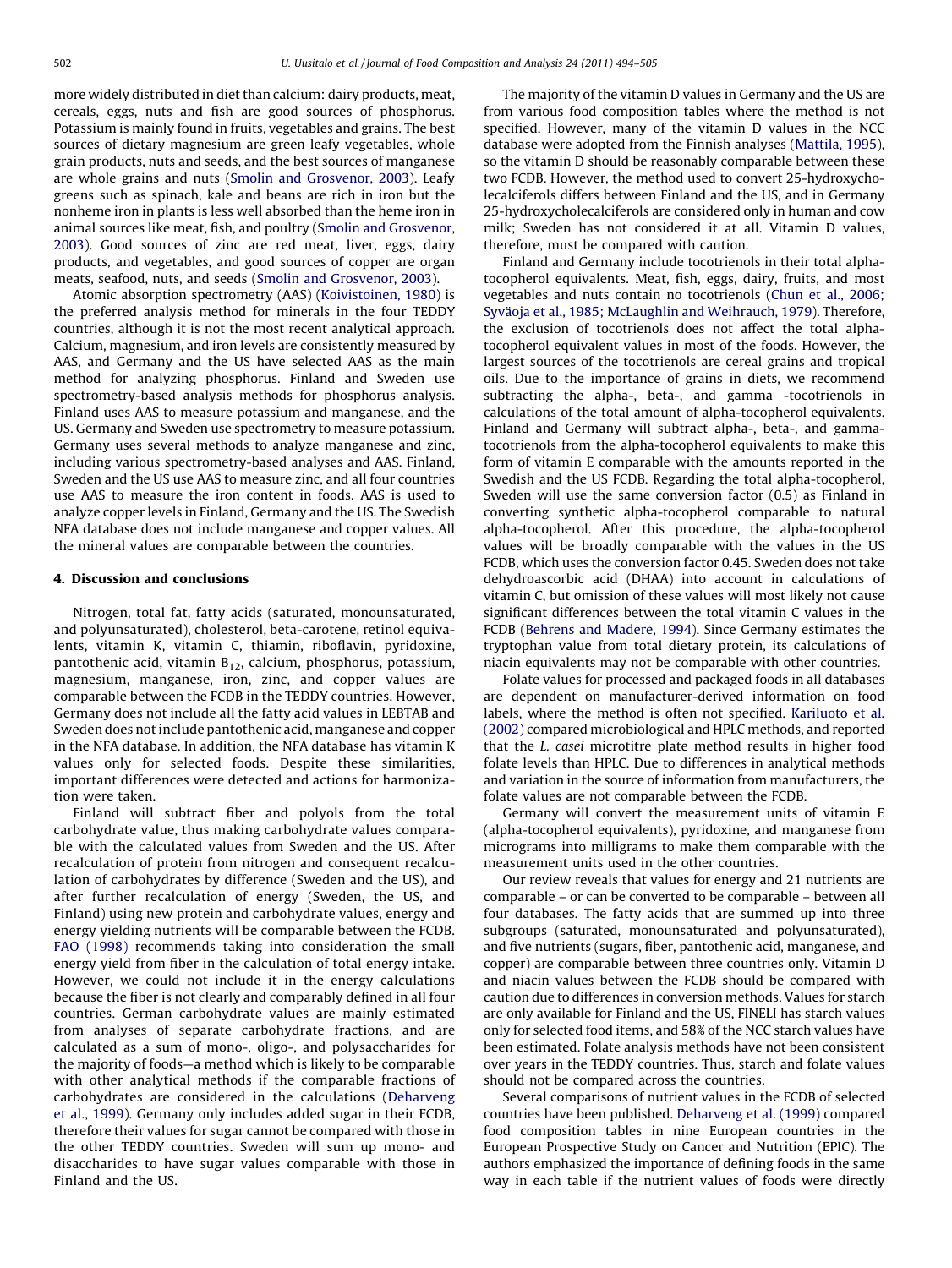<span id="page-9-0"></span>compared. For example, the typical "rye bread" in Finland is considerably different than the ''rye bread'' in the US. However, in the TEDDY diet study it is important that the nutrient content for a country-specific food reflects the appropriate values in the national FCDB, because we do not compare nutrient values of the composite dishes or foods but nutrient intakes from the whole diet. Each country lists their foods in food records using their country-specific names and nutrient contents. [Deharveng](#page-10-0) et al. [\(1999\)](#page-10-0) faced similar problems, in that they could not consistently find explicit documentation related to how nutrient values were retrieved, e.g. manufacturer information. They also emphasized the importance of re-calculating protein and energy values to make them mutually comparable. The method of calculating protein from nitrogen often varies from country to country, or between food groups.

[Deharveng](#page-10-0) et al. (1999) suggested that the nutrients of interest in their study could be separated into three groups in order to harmonize the data. The first group included nutrients that were comparable even if definition or analytical methods differed slightly, e.g. nitrogen, fats, cholesterol, vitamin D, and tocopherols. The second set group included nutrients that were not readily comparable but that could be converted and thus made comparable, e.g. protein, carbohydrates, energy, and vitamin A. The third group included those that were not comparable and that could not be converted to be comparable: folate and fiber ([Deharveng](#page-10-0) et al., [1999\)](#page-10-0). The findings in the EPIC Study were similar to ours: it is usually feasible to convert macronutrient values to make them comparable. However, nutrients for which analytical assessments have changed over the years, or for which documentation is unclear, may not be successfully harmonized. Documentation of good quality is an essential part of building useful FCDBs ([Burlingame,](#page-10-0) 2004).

[Hakala](#page-10-0) et al. (2003) compared nutrient intake data from similar populations, Finland and Sweden, using two different FCDB and concluded that the mean values of nutrients corresponded remarkably well to each other for the majority of the examined nutrients. They also noted that many of the differences are real, and are due to factors such as different fortification of foods, or differences in the amount of fertilizer used in countries. They also pointed out that analyses of nutrient content of the same food may differ greatly based on the geographic location where the food is sampled. For example, the vitamin D level in perch ranges from 0.28 to 25.3  $\mu$ g/100 g [\(Mattila,](#page-10-0) 1995).

[Schakel](#page-10-0) et al. (2003) compared FCDB used in the INTERMAP study that was conducted in China, Japan, the United Kingdom, and the United States. They emphasized that it is important to update the database frequently: new foods and new preparation methods should be included because the food supply changes frequently.

We recommend that each country will calculate its nutrient values using the original method, and to record any changes that are made after harmonization. In this way, the overall effect of harmonization efforts on nutrient values can be estimated.

### Acknowledgements

The TEDDY Study Group (see Appendix A).

This work was funded by DK 63829, 63861, 63821, 63865, 63863, 63836 and 63790 and Contract No. HHSN267200700014C from the National Institute of Diabetes and Digestive and Kidney Diseases (NIDDK), National Institute of Allergy and Infectious Diseases (NIAID), National Institute of Child Health and Human Development (NICHD), National Institute of Environmental Health Sciences (NIEHS), Juvenile Diabetes Research Foundation (JDRF), and Centers for Disease Control and Prevention (CDC).

We appreciate the editorial assistance of Jane Carver, PhD from the University of South Florida Clinical and Translational Sciences Institute.

## Appendix A. The TEDDY Study Group

Committees: <sup>1</sup>Ancillary Studies, <sup>2</sup>Diet, <sup>3</sup>Genetics <sup>4</sup>Human Subjects/Publicity/Publications, <sup>5</sup>Immune Markers, <sup>6</sup>Infectious Agents, <sup>7</sup>Laboratory Implementation, <sup>8</sup>Maternal Studies, <sup>9</sup>Psychosocial, <sup>10</sup>Quality Assurance, <sup>11</sup>Steering, <sup>12</sup>Study Coordinators, <sup>13</sup>Celiac Disease, <sup>14</sup>Clinical Implementation, <sup>15</sup>Quality Assurance Subcommittee on Data Quality.

Colorado Clinical Center: Marian Rewers, M.D., Ph.D., Pl<sup>1,4,6,10,11</sup>. Katherine Barriga<sup>12</sup>, Judith Baxter<sup>9,12,15</sup>, George Eisenbarth, M.D., Ph.D., Nicole Frank<sup>2</sup>, Patricia Gesualdo<sup>2,12,14,15</sup>, Michelle Hoffman<sup>12,13,14</sup>, Lisa Ide, Jill Norris, Ph.D.<sup>2,12</sup>, Jessie Robinson<sup>12</sup>, Kathleen Waugh7,12,15. University of Colorado at Denver and Health Sciences Center, Barbara Davis Center for Childhood Diabetes.

Georgia/Florida Clinical Center: Jin-Xiong She, Ph.D., Pl<sup>1,3,4,11</sup>, Desmond Schatz, M.D.\*4,5,7,8, Diane Hopkins<sup>12</sup>, Leigh Steed<sup>6,12,13,14,15</sup>, Angela Choate\*<sup>12</sup>, Katherine Silvis<sup>2</sup>, Meena Shankar\*<sup>2</sup>, Yi-Hua Huang, Ph.D., Ping Yang, Hong-Jie Wang, Jessica Leggett, Kim English, Richard McIndoe, Ph.D., Angela Wilcox\*12, Michael Haller, M.D.\*14, Stephen W. Anderson, M.D.  $\hat{ }$  Medical College of Georgia, \*University of Florida,  $\hat{ }$ Pediatric Endocrine Associates, Atlanta.

Germany Clinical Center: Anette G. Ziegler, M.D., PI<sup>1,3,4,11</sup>, Heike Boerschmann<sup>14</sup>, Ezio Bonifacio, Ph.D.<sup>\*5</sup>, Melanie Bunk, Lydia Henneberger<sup>2,12</sup>, Michael Hummel, M.D.<sup>13</sup>, Sandra Hummel, Ph.D.<sup>2</sup>, Gesa Joslowski<sup>¥2</sup>, Mathilde Kersting Ph.D.<sup>¥2</sup>, Annette Knopff<sup>7</sup>, Sibylle Koletzko, M.D.<sup>113</sup>, Züleyha Karcier, Claudia Lauber, Ulrike Mollenhauer, Claudia Peplow\*, Maren Pflüger<sup>6</sup>, Claudia Ramminger, Sargol Rash-Sur, Roswith Roth, Ph.D.<sup>^9</sup>, Petra Schwaiger<sup>7</sup>, Katja Voit, Christiane Winkler Ph.D.2,12,15, Marina Zwilling, Diabetes Research Institute, \*Center for Regenerative Therapies, TU Dresden, <sup>^</sup>Institute of Psychology, University of Graz, Austria, <sup>¶</sup>Dr. von Hauner Children's Hospital, Department of Gastroenterology, Ludwig Maximillians University Munich, <sup>¥</sup>Research Institute for Child Nutrition, Dortmund.

Finland Clinical Center: Olli G. Simell, M.D., Ph.D., Pl<sup>¥^1,4,11,13</sup>. Kirsti Nanto-Salonen, M.D., Ph.D.<sup>¥ ^12</sup>, Jorma Ilonen, M.D., Ph.D.<sup>¥</sup> <sup>¶3</sup>, Mikael Knip, M.D., Ph.D.\*<sup>±</sup>, Riitta Veijola, M.D., Ph.D. <sup>µ¤</sup>, Tuula Simell, Ph.D.<sup>¥^9,12</sup>, Heikki Hyöty, M.D., Ph.D.<sup>\*±6</sup>, Suvi M. Virtanen, M.D., Ph.D.\*<sup>§2</sup>, Carina Kronberg-Kippilä<sup>§2</sup>, Maija Torma<sup>¥^12,14</sup>, Barbara Simell<sup>¥^12,15</sup>, Eeva Ruohonen<sup>¥^</sup>, Minna Romo<sup>¥^</sup>, Elina Mantymaki<sup>¥^</sup>, Heidi Schroderus<sup>\*±</sup>, Mia Nyblom<sup>\*±</sup>, Aino Stenius<sup>µ¤</sup>. <sup>¥</sup>University of Turku, \*University of Tampere, <sup>µ</sup>University of Oulu, ^Turku University Hospital, <sup>±</sup>Tampere University Hospital, <sup>¤</sup>Oulu University Hospital, <sup>§</sup>National Institute of Health and Welfare, Finland, <sup>¶</sup>University of Kuopio.

Sweden Clinical Center: Åke Lernmark, Ph.D., PI<sup>1,3,4,8,10,11,15</sup>, Daniel Agardh, M.D., Ph.D.13, Peter Almgren, Eva Andersson, Carin Andrén-Aronsson<sup>2,13</sup>, Maria Ask, Qefsere Brahimi, Ulla-Marie Karlsson, Corrado Cilio, M.D.<sup>5</sup>, Ph.D., Jenny Bremer, Emilie Ericson-Hallström, Thomas Gard, Joanna Gerardsson, Barbro Gustavsson, Ulrika Gustavsson, Gertie Hansson<sup>12,14</sup>, Monica Hansen, Susanne Hyberg, Rasmus Håkansson, Sten Ivarsson, M.D., Ph.D.<sup>6</sup>, Fredrik Johansen, Maria Kotka, Helena Larsson, M.D., Ph.D.<sup>14</sup>, Barbro Lernmark, Ph.D.<sup>9,12</sup>, Maria Markan, Jessica Melin, Maria Månsson-Martinez, Anita Nilsson, Kobra Rahmati, Sara Rang, Monica Sedig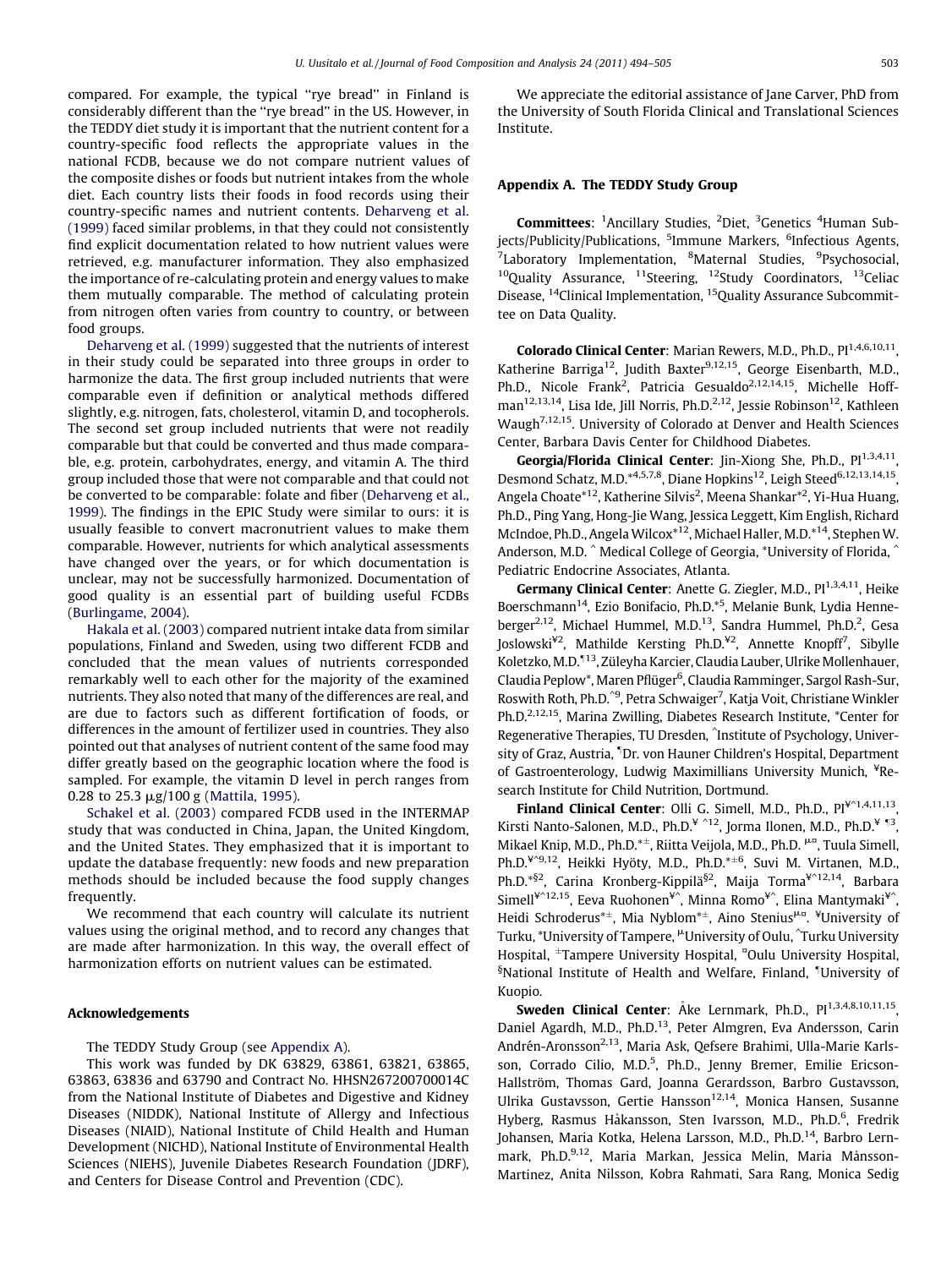<span id="page-10-0"></span>Järvirova, Birgitta Sjöberg, Carina Törn, Ph.D.<sup>15</sup>, Anne Wallin, Åsa Wimar. Lund University

Washington Clinical Center: William A. Hagopian, M.D., Ph.D., PI<sup>1,3,4,5,6,7,11,13,14</sup>, Peng Hui, M.D., Ph.D., Michael Killian<sup>6,7,12,13</sup>, Claire Cowen Crouch<sup>12,14,15</sup>, Kristen M. Hay<sup>2</sup>, Nicholas Vanneman<sup>12</sup>, Isaac Whitaker, Bonnie Bang, Stephen Ayres, Carissa Adams, Heather Bell, Greg Caldwell, Tracey Clark, Rachelle Coler, Nancy Ferara, Felicia Gray, Carla Hammar, Marylou Lansang, Angela Meckle, Arlene Meyer, Denise Mulenga, Noemi Peredo, Jane Purdy, Julie Reardon, Elizabeth Scott, Jennifer Skidmore, Josh Stabbert, Viktoria Stepitova, Erin Wims. Pacific Northwest Diabetes Research Institute.

Pennsylvania Satellite Center: Dorothy Becker, M.D., Margaret Franciscus<sup>12</sup>, MaryEllen Dalmagro-Elias<sup>2</sup>, Ashi Daftary, M.D. Children's Hospital of Pittsburgh of UPMC.

Data Coordinating Center: Jeffrey P. Krischer, Ph.D., Pl<sup>1,4,5,10,11</sup>, Michael Abbondondolo, Lori Ballard<sup>3,9,14,15</sup>, Rasheedah Brown<sup>12,15</sup>, David Cuthbertson, Christopher Eberhard, Veena Gowda, Hye-Seung Lee, Ph.D.<sup>3,6,13,15</sup>, Shu Liu, Jamie Malloy, Cristina McCarthy<sup>12,15</sup>, Wendy McLeod<sup>2,5,6,13,15</sup>, Lavanya Nallamshetty, Stephen Smith, Susan Smith<sup>12,15</sup>, London Tawfik, Ulla Uusitalo, Ph.D.<sup>2,15</sup>, Kendra Vehik, Ph.D.<sup>4,5,9,14,15</sup>, Laura Williams<sup>9</sup>, Jimin Yang, Ph.D.<sup>2,15</sup>. University of South Florida.

**Project officer:** Beena Akolkar, Ph.D.<sup>1,3,4,5,7,10,11</sup>, National Institutes of Diabetes and Digestive and Kidney Diseases.

Other contributors: Thomas Briese<sup>6,15</sup>, Columbia University, Henry Erlich<sup>3</sup>, Children's Hospital Oakland Research Institute, Suzanne Bennett Johnson<sup>9,12</sup>, Florida State University, Steve Oberste<sup>6</sup>, Centers for Disease Control and Prevention.

#### References

- Association of Official Analytical Chemists (AOAC), 1980. Official Methods of analysis of the Association of Official Analytical Chemists, 13th edition. AOAC, Washington, DC.
- Behrens, W.A., Madere, R., 1994. Quantitative analysis of ascorbic acid and isoascorbic acid in foods by high-performance liquid chromatography with electrochemical detection. Journal of Liquid Chromatography 17, 2445–2455.
- Bender, D.A., 2002. The vitamins. In: Gibney, M.J., Vorster, H.H., Kok, F.J. (Eds.), Introduction to Human Nutrition. Blackwell Science/The Nutrition Society Cornwall, pp. 125–176.
- Bergström, L., 1994. Nutrient losses and gains in the preparation of foods. Eurofoods—Enfant NLG Project. Livsmedelverket, Uppsala.
- Burlingame, B., 2004. Fostering quality data in food composition databases: visions for the future. Journal of Food Composition and Analysis 17, 251– 258.
- Bognar, A., 2002. Tables on Weight Yield of Food and Retention Factors of Food Constituents for the Calculation of Nutrient Composition of Cooked Foods (Dishes). Berichte der Bundesforchungsanstalt fur Ernahrung (BFE), Karlsruhe.
- Charrondiere, U.R., Vignat, J., Moller, A., Ireland, J., Becker, W., Church, S., Farran, A., Holden, J., Klemm, C., Linardou, A., Mueller, D., Salvini, S., Serra-Majem, L., Skeie, G., van Staveren, W., Unwin, I., Westernbrink, S., Slimani, N., Riboli, E., 2002. The European Nutrient Database (ENDB) for nutritional epidemiology. Journal of Food Composition and Analysis 15, 435–451.
- Chun, J., Lee, L., Ye, L., Exler, J., Eitenmiller, R., 2006. Tocopherol and tocotrienal contents of raw and processed fruits and vegetables in the United States diet. Journal of Food Composition and Analysis 19, 196–204.
- Deharveng, G., Charrondiere, U.R., Slimani, N., Southgate, D.A.T., Riboli, E., 1999. Comparison of nutrients in the food composition tables available in the nine European countries participating in EPIC. European Journal of Clinical Nutrition 53, 60–79.
- Dehne, L.I., Klemm, C., Henseler, G., Hermann-Kunz, E., 1999. The German food code and nutrient data base (BLS II.2). European Journal of Epidemiology 15, 355–359.
- DeSouza, S., Eitenmiller, R., 1990. Effects of different enzyme treatments on extraction of total folate from various foods prior to microbiological assay and radioassay. Journal of Micronutrient Analysis 7, 37–57.
- EuroFIR (European Food Information Resource Network), 2005. Proposal for the Harmonization of Recipe Calculation Procedures. WP2.2 Composite Foods. Retrieved 14 March 2011 from [http://www.langual.org/Download/RecipeCal](http://www.langual.org/Download/RecipeCalculation/Final_recipe_calc_harmonisation.pdf)[culation/Final\\_recipe\\_calc\\_harmonisation.pdf](http://www.langual.org/Download/RecipeCalculation/Final_recipe_calc_harmonisation.pdf).

FAO, 1998. Food and Nutrition Papers 66. Carbohydrates in Human Nutrition. Rome. FAO, 2003. Food and Nutrition Paper, Food Energy—Methods of Analysis and Conversion Factors. Rome.

Gebhardt, S., 2010. Personal communication. US Department of Agriculture.

- Hakala, P., Knuts, L.R., Vuorinen, A., Hammar, N., Becker, W., 2003. Comparison of nutrient intake data calculated on the basis of two different databases. Results and experiences from a Swedish–Finnish study. European Journal of Clinical Nutrition 57, 1035–1044.
- Institute of Medicine of the National Academies, 2000. Dietary reference intakes for vitamin C, vitamin E, selenium, and carotenoids. Consensus Report. Washington, D.C., USA.
- Kariluoto, S., Vahteristo, L.T., Finglas, P.M., de Meer, K., Nau, H., Kehlenbach, U., 2002. Population estimates of folate intake from food analyses (letter to editor). American Journal of Clinical Nutrition 76 (3), 689–690.
- Koivistoinen, P. (Ed.), 1980. Mineral element composition of Finnish foods: N, K, Ca, Mg, P, S, Fe, Cu, Mn, Zn, Mo, Co, Ni, Cr, F, Se, Si, Rb, Al, B, Br, Hg, As, Cd, Pb and Ash. Acta Agriculturae Scandinavica, Suppl. No. 22. Scandinavian Association of Agricultural Scientists, Stockholm, Sweden.
- Koivu-Tikkanen, T., 2001. Determination of phylloquinone and menaquinones in foods by HPLC. Doctoral dissertation, EKT Series 1216, University of Helsinki.
- Lamberg-Allardt, C., 2006. Vitamin D in foods and as supplements. Progress in Biophysics and Molecular Biology 92, 33–38.
- Mattila, P., 1995. Analysis of cholecalciferol, ergocalciferol and their 25-hydroxylated metabolites in foods by HPLC. Doctoral dissertation. EKT Series 995. University of Helsinki.
- McLaughlin, P.J., Weihrauch, J.L., 1979. Vitamin E content of foods. Journal of the American Dietetic Association 75, 647–665.
- Merrill, A.L., Watt, B.K., 1973. Energy value of foods: basis and derivation. In: Agriculture Handbook No. 74, ARS United States Department of Agriculture. US Government Printing Office, Washington, DC, 105 pp.
- Murphy, S.P., Subar, A.F., Block, G., 1990. Vitamin E intakes and sources in the United States. American Journal of Clinical Nutrition 52, 361–367.
- National Food Administration, 2009. Om livsmedelsdatabasen. Retrieved 14 March 2011 from <http://www.slv.se/omlivsmedelsdatabasen>.
- National Institutes of Health (NIH), 2010a. Office of Dietary Supplements. Dietary Supplement Fact Sheet. Retrieved 14 March 2011 from [http://ods.od.nih.gov/](http://ods.od.nih.gov/factsheets/vitamind.asp) [factsheets/vitamind.asp](http://ods.od.nih.gov/factsheets/vitamind.asp).
- National Institutes of Health (NIH), 2010b. Office of Dietary Supplements. Dietary Supplement Fact Sheet. Retrieved 14 March 2011 from [http://ods.od.nih.gov/](http://ods.od.nih.gov/factsheets/folate.asp) [factsheets/folate.asp.](http://ods.od.nih.gov/factsheets/folate.asp)
- Nutrition Data System for Research (NDSR), 2009. Manual, Chapter 1. Nutrition Coordinating Center, University of Minnesota.
- Ovaskainen, M.L., Valsta, L., Lauronen, J., 1996. The compilation of food analysis values as a database for dietary surveys. The Finnish experience. Food Chemistry 57, 133–136.
- Ovesen, L., Brot, C., Jakobsen, J., 2003. Food contents and biological activity of 25 hydroxyvitamin D: a vitamin D metabolite to be reckoned with? Annals of Nutrition & Metabolism 47, 107–113.
- Reinivuo, H., Bell, S., Ovaskainen, M.L., 2009. Harmonization of recipe calculation procedures in European food composition databases. Journal of Food Composition and Analysis 22, 410–413.
- Reinivuo, H., Marjamäki, L., Heikkilä, M., Virtanen, S.M., Valsta, L., 2008. Revised Finnish dietary supplement database. Journal of Food Composition and Analysis 21, 464–468.
- Schakel, S.F., Buzzard, I.M., Gebhardt, S.E., 1997. Procedures for estimating nutrient values for food composition databases. Journal of Food Composition and Analysis 10, 102–114.
- Schakel, S.F., Dennis, B.H., Wold, A.C., Conway, R., Zhao, L., Okuda, N., Okayama, A., Moag-Stahlberg, A., Roberstson, C., Van Heel, N., Buzzard, I.M., Stamler, J., 2003. Enhancing data on nutrient composition of foods eaten by participants in the INTERMAP study in China, Japan, the United Kingdom, and the United States. Journal of Food Composition and Analysis 16, 395–408.
- Schakel, S.F., Pettit, J., 2004. Expansion of a nutrient database with the ''new'' vitamin E. Journal of Food Composition and Analysis 17, 371–378.
- Shrestha, A.K., Arcot, J., Paterson, J., 2000. Folate assay of foods by traditional and trienzyme treatments using cryoprotected Lactobacillus casei. Food Chemistry 71, 545–552.
- Sichert-Hellert, W., Kersting, M., Chahda, C., Schäfer, R., Kroke, A., 2007. German food composition database for dietary evaluations in children and adolescents. Journal of Food Composition and Analysis 20, 63–70.
- Slimani, N., Deharveng, G., Unwin, I., Southgate, D.A.T., Vignar, J., Skeie, G., Salvini, S., Parpinel, M., Moller, A., Ireland, J., Becker, W., Farran, A., Westenbrink, S., Vasilopoulou, E., Unwin, J., Borgejordet, Å., Rohrmann, S., Church, S., Gnagnarella, P., Casagrande, C., van Bakel, M., Niravong, M., Boutron-Ruault, M.C., Stripp, C., Tjønneland, A., Trichopoulou, A., Georga, K., Nilsson, S., Mattisson, I., Ray, J., Boeing, H., Ocké, M., Peeters, P.H.M., Jakszyn, P., Amiano, P., Engeset, D., Lund, E., Santucci de Magistris, M., Sacerdote, C., Welch, A., Bingham, S., Subar, A.F., Riboli, E., 2007. The EPIC nutrient database project (ENDB): a first attempt to standardize nutrient databases across the 10 European countries participating in the EPIC study. European Journal of Clinical Nutrition 61, 1037–1056.
- Smolin, L.A., Grosvenor, M.B., 2003. Nutrition: Science & Applications, 4th edition. Harcourt Brace College Publishers, Orlando, USA.
- Souci, S., Fachmann, W., Kraut, H., 2008. Food Composition and Nutrition Tables, 7th edition. Medpharm Scientific Publishers, Stuttgart, Germany.
- Suitor, C.W., Balley, L.B., 2000. Dietary folate equivalents: interpretation and application. Journal of the American Dietetic Association 100, 88–94.